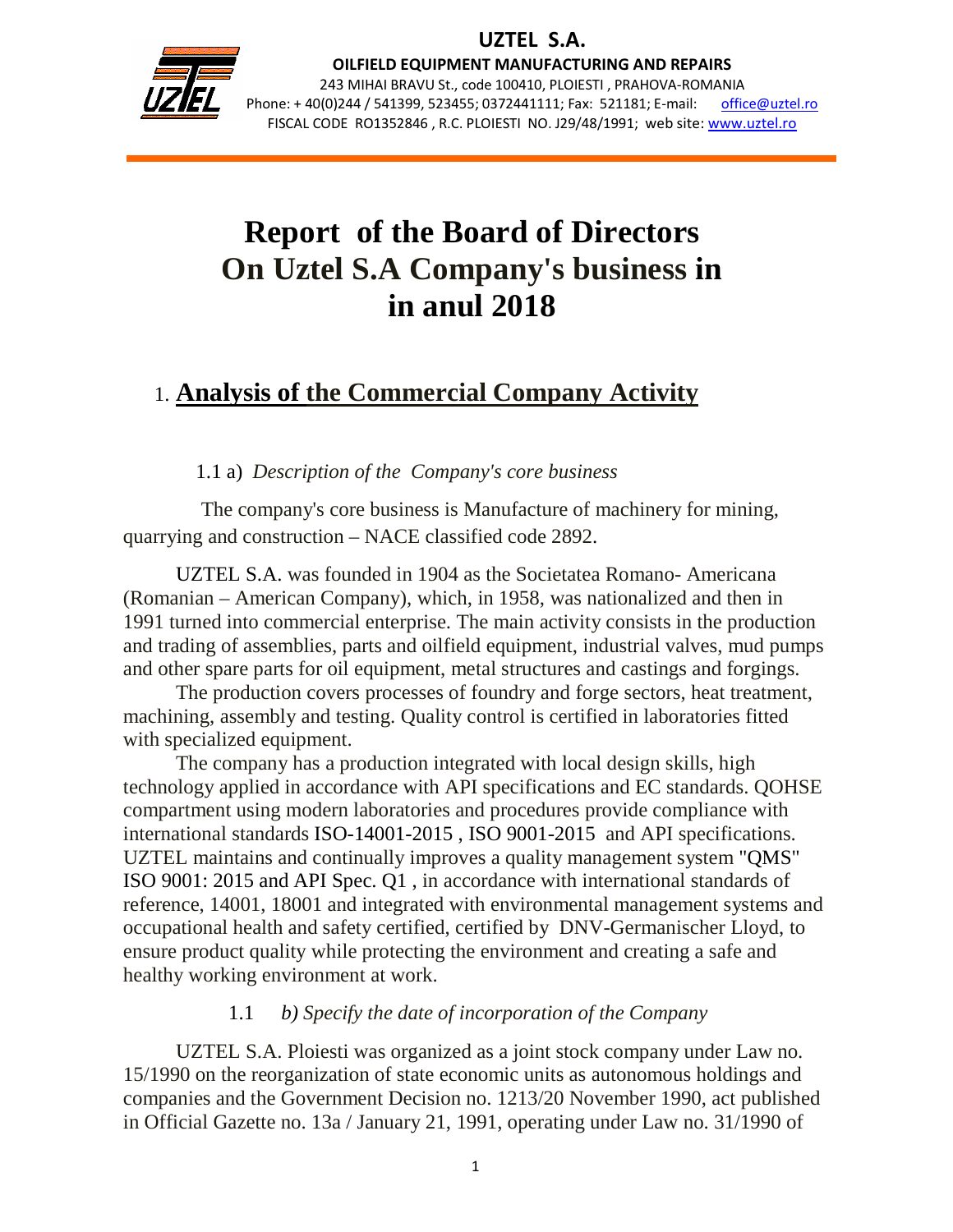

j

OILFIELD EQUIPMENT MANUFACTURING AND REPAIRS 243 MIHAI BRAVU St., code 100410, PLOIESTI , PRAHOVA-ROMANIA Phone: +40(0)244 / 541399, 523455; 0372441111; Fax: 521181; E-mail: office@uztel.ro FISCAL CODE RO1352846 , R.C. PLOIESTI NO. J29/48/1991; web site: www.uztel.ro

the companies and its own statute.

 The company is registered in the Trade Register related to Prahova Court under no J29 / 48/1991 and holds unique registration number : RO 1352846.

 In 2004, the company was privatized under PSAL I program, by transferring shares held by the Romanian state to private shareholders, by sale of the Authority for State Assets Recovery shareholding in the Company, equivalent to 76,8745% of the share capital at that time, to the consortium formed by Association "UZTEL" and company ARRAY PRODUCTS CO. LLC - USA. As of May 22, 2008 the Company was admitted to trading on BSE category II with UZT symbol. Currently a part of UZT shares are traded.

**1.1** *c) Description of acquisitions and/or sale of assets* 

## • **Fixed Assets- Tangibles**

Between 01 January and 31 December 2018 the total value of the increases recorded in the accounting records for the "Buildings and constructions" class was 58.021 lei, representing modernization works of the board hall

Between 1 January and 31 December 2018, the total value of the increases recorded in the accounting records for the "Machinery and equipment" class was 73.710 lei representing:

- USM 36S Ultrasonic Defectoscope, worth 34.625 lei;

- Marking PortaDot Equipment 130-30E, worth 22.577 lei;

− Modernization of the overhead bridge M17 (fitted radiocontrol), amounting to 11.406 lei.

− Maguay Office Power calculator, worth 5.102 lei.

*Tangible fixed assets in progress* registered an increase of 766.409 lei between January 1 and December 31, 2018, representing:

-Works for modernization of the council hall, amounting to 4.221 lei;

- USM 36S Ultrasonic Defectoscope, worth 34.625 lei;
- PortaDot 130-30E marking equipment, worth 45.153 lei;
- Modernization of the M17 bridge, amounting to 11.406 lei;
- Maguay Office Power calculator, worth 5.102 lei;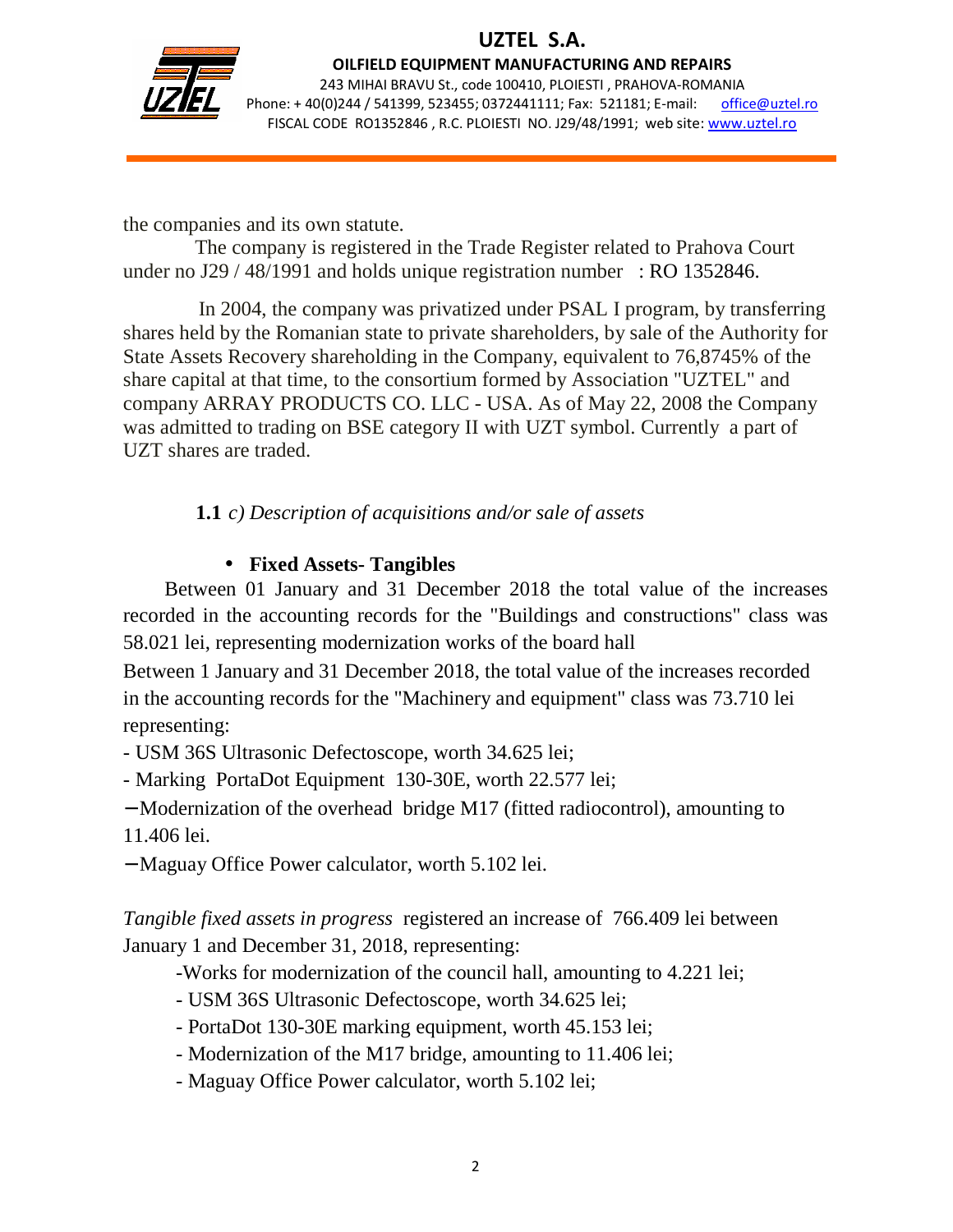

j

OILFIELD EQUIPMENT MANUFACTURING AND REPAIRS 243 MIHAI BRAVU St., code 100410, PLOIESTI , PRAHOVA-ROMANIA Phone: +40(0)244 / 541399, 523455; 0372441111; Fax: 521181; E-mail: office@uztel.ro FISCAL CODE RO1352846 , R.C. PLOIESTI NO. J29/48/1991; web site: www.uztel.ro

- Works at Heating plant for the Petroleum Equipment Unit, worth 53.586 lei;

 - Works for capacitors chamber for induction melting furnace, worth 26.488 lei.

-Transfer between analytical accounts worth 585.828 lei, representing works for the induction melting furnace.

 Between 1 January and 31 December 2018, the "*Land*" class registered a decrease of 64.987 lei by selling the surface of 720 sqm of land within the city, according to the sale contracts with authentication no .: 1894/04.05.2018 ; 3137 and 3138/23.07.2018 to individuals .

*Tangible fixed assets in progress* registered a decrease of 717.559lei between 1 January and 31 December 2018, representing:

- Modernization of the council hall, worth 58.021 lei;

− Putting into operation ultrasonic defectoscope USM 36S, worth 34.625 lei;

− Putting into operation f PortaDot 130-30E marking equipment, worth 22.577 lei;

− Modernization of the M17 bridge, amounting to 11.406 lei;

− Putting into operation Maguay Office Power Calculator, worth 5.102 lei;

− Transfer between analytical accounts worth 585.828 lei, representing works for the induction melting furnace

## **• Fixed assets - Non-corporal**

Between 1st January and 31st December 2018, *development expenditures* increased by 2.828 lei, representing:

 - expenses for main body 3 "- SCH 40 welded version in the amount of 1.968 lei;

 - expenses for casting, heat treatment and performed the operation I for body 21 / 16X3 / 5M in value of 632 lei;

 - expenses for casting, heat treatment and performed operation I for body 41 / 16X5M worth 228 lei.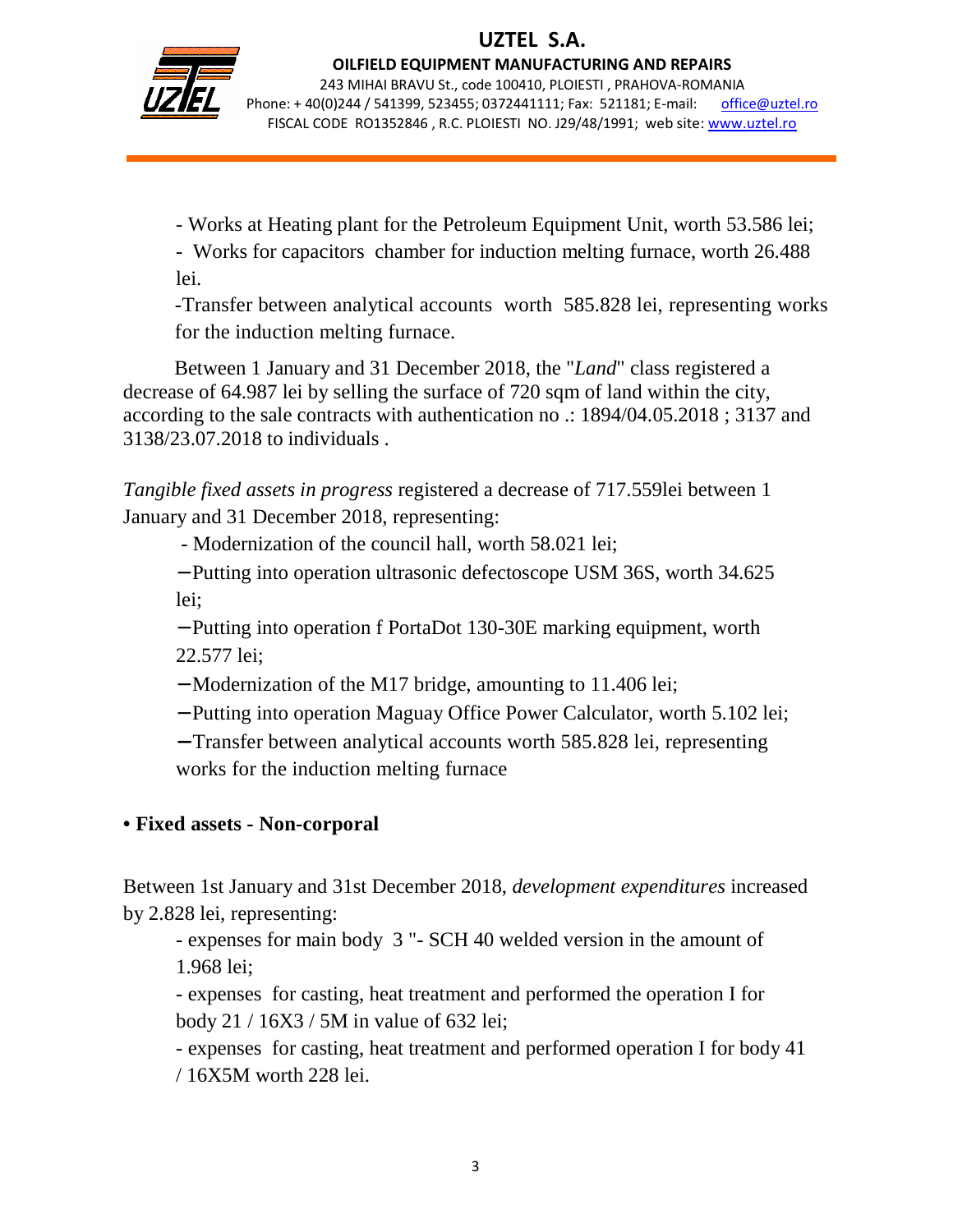

j

OILFIELD EQUIPMENT MANUFACTURING AND REPAIRS 243 MIHAI BRAVU St., code 100410, PLOIESTI , PRAHOVA-ROMANIA Phone: +40(0)244 / 541399, 523455; 0372441111; Fax: 521181; E-mail: office@uztel.ro FISCAL CODE RO1352846 , R.C. PLOIESTI NO. J29/48/1991; web site: www.uztel.ro

The Company acquired *intangible assets* in the amount of 64.117 lei, representing:

 - Technical support for the SIVECO integrated IT system for the year 2018, worth 53.718 lei;

- Antivirus license ESET ENDPOINT worth 6.521 lei;

- Software Update License & Support Oracle Database Standard Edition

One Perpetual Processor worth 3.878 lei.

Between 01 January and 31 December 2018, *development expenditures* recorded a decrease of 49.788 lei by removing some prototypes (PN10 ball valve ) that could not be achieved technically.

1.1 e*) Description of the main results of the evaluation of the company's activity The fixed assets recorded the following evolutions in the financial year 01.01.2018 - 31.12.2018*:

Compared to 2017, the total fixed assets decreased from 47.069.235 lei at 31.12.2017 to 43.722.390 lei at 31.12.2018, a percentage decrease of 7,11% compared to the same period of 2017, as follows :

 - The value of intangible assets decreased from 73.781 lei on 31.12.2017 to 27.175 lei on 31.12.2018, a percentage decrease of 63,17%, due to the recording in the bookkeeping of expenditures with the depreciation of development expenses and other intangible assets, as well as outflows during the financial year 2018.

- The value of the tangible assets decreased from 46.995.454 lei as at

 31.12.2017 to 43.695.215 lei on 31.12.2018, a percentage decrease of 7,02%, due to the recording of the depreciation expenses in the accounting records.

| <b>Asset item</b>   | 31.12.2018 | 31.12.2017 | 31.12.2016   31.12.2015              |        |
|---------------------|------------|------------|--------------------------------------|--------|
| Intangible assets   | 27.175     | 73.781     | 109.617                              | 54.973 |
| Tangible assets     | 43.695.215 |            | 46.995.454   51.773.835   58.309.744 |        |
| <b>Total assets</b> | 43.722.390 |            | 47.069.235   51.883.452   53.364.717 |        |

All existing spaces are owned by Uztel S.A.

In 2018 Uztel S.A saw an upward trend in terms of economic and commercial matters compared to previous year (2017) justified in the context of higher demand for oil equipment and machinery on domestic and international market.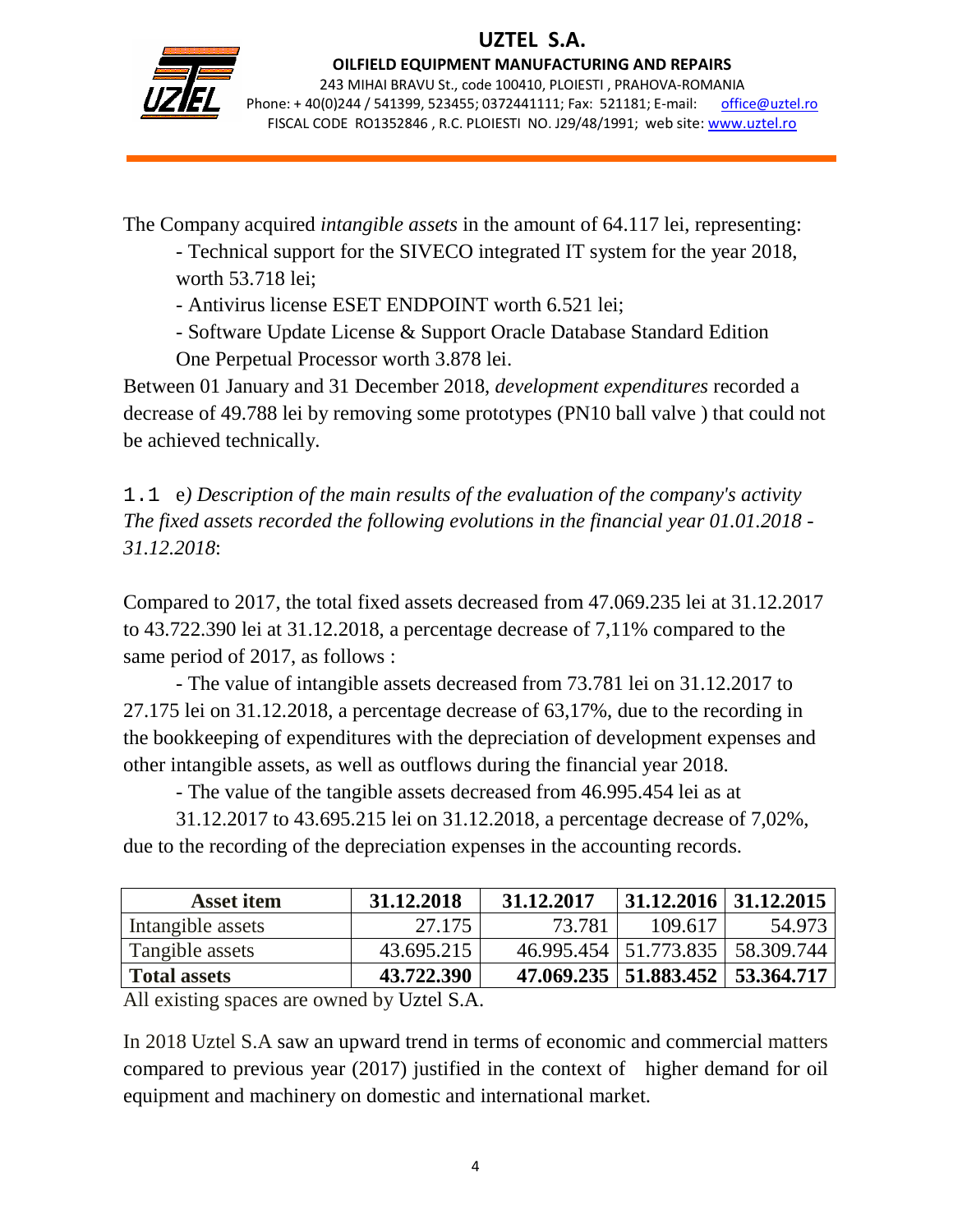

j

OILFIELD EQUIPMENT MANUFACTURING AND REPAIRS 243 MIHAI BRAVU St., code 100410, PLOIESTI , PRAHOVA-ROMANIA Phone: +40(0)244 / 541399, 523455; 0372441111; Fax: 521181; E-mail: office@uztel.ro FISCAL CODE RO1352846 , R.C. PLOIESTI NO. J29/48/1991; web site: www.uztel.ro

Uztel S.A. knew in 2018 the following trend of sales on domestic and foreign markets:

- **a) Sales in LEI** increased from 21.683.961 lei at 31.12.2017 to 22.037.087 lei at 31.12.2018, that means a percentage increase of 1,63% compared to the same period of 2017;
- b) **Sales in EUR** increased from 2.386.404 eur at 31.12.2017 to 2.484.406 eur at 31.12.2018, that means a percentage increase of de 4,11% compared to the same period of 2017;
- c) **Sales in USD** increased from 2.978.191 usd la 31.12.2017 la 6.558.711 usd at 31.12.2018, meaning a significant percentage increase over the same period of 2017.

| <b>Explanations</b> | 31.12.2017 | 31.12.2018 | 31, 12, 2018/31, 12, 2017 * 100 |
|---------------------|------------|------------|---------------------------------|
| Sales in LEI        | 21.683.961 | 22.037.087 | 101,63                          |
| Sales in EUR        | 2.386.404  | 2.484.406  | 104,11                          |
| Sales in USD        | 2.978.191  | 6.558.711  | 220,22                          |

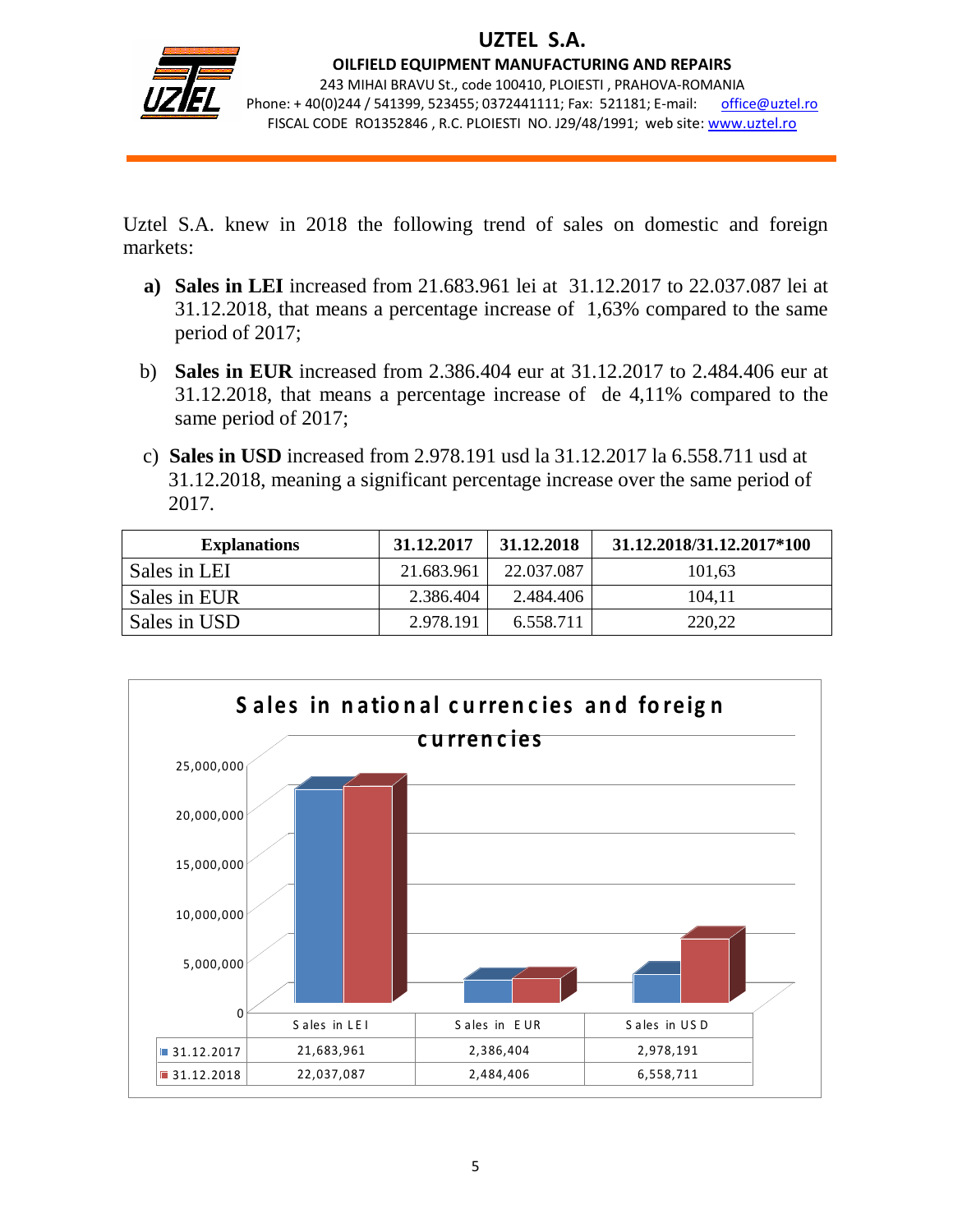

j

OILFIELD EQUIPMENT MANUFACTURING AND REPAIRS 243 MIHAI BRAVU St., code 100410, PLOIESTI , PRAHOVA-ROMANIA Phone: +40(0)244 / 541399, 523455; 0372441111; Fax: 521181; E-mail: office@uztel.ro FISCAL CODE RO1352846 , R.C. PLOIESTI NO. J29/48/1991; web site: www.uztel.ro

#### 1.1.1 *Elements of general assessment:*

b) Turnover 59.215.309 lei

c) Total value of to sales in foreign currencies ( EURO and USD ) changed to national currency or January- December 2018 worth 37.256.530,98 lei account turnover 4111.1.03 (foreign clients) corresponding to turnover accounts, as follows:

lei

| $\frac{1}{2}$ acct. 7015.3 | Revenue from the sale of finished products                 | 37.163.545,56 |
|----------------------------|------------------------------------------------------------|---------------|
|                            | Acct, 704.2.03   Revenue from services rendered - external | 87.534,83     |
|                            | transport                                                  |               |
| acct. 708.1.02             | Income from different activities - export                  | 5.450,59      |

d) Actual expenditure of 2018 to achieve production manufactured and sold is totaling 46.824.277,71 lei and to achieve production in progress are worth a total of 10.470.881,33 lei.

e) market share estimated to be owned by the company :

- domestic market 10-15%;
- international market 1-1,5%.

In 2018 the company developed its commercial activity in the domestic market, intra-community and foreign markets, as follows:

#### **- domestic trade partners:**

• **Clients** - Cameron-Romania SRL Campina, Automobile Dacia SA Mioveni, Tehnomet SA Buzau, Multy Products Rom SRL Sighisoara, Neptun SA Campina, Expert Petroleum Solutions SRL Bucuresti, Upetrom 1 Mai SA Ploiesti, Roher Servicii Industriale SRL Bucuresti, Drilling Equipment SRL Zalau, GSP Offshore SRL Constanta s.a.

• **Suppliers** - Forja Rotec SRL Buzau, Arva Metals & Steels SRL Cornetu, Electrica Furnizare SA Bucuresti, Metarex SRL Bucuresti, MSD COM SRL Buzau, Huttenes Albertus Romania SRL Bucuresti, Hany Industry SRL Ploiesti, Engie Romania SA Bucuresti, Pas Technologies Romania SRL Campina, s.a.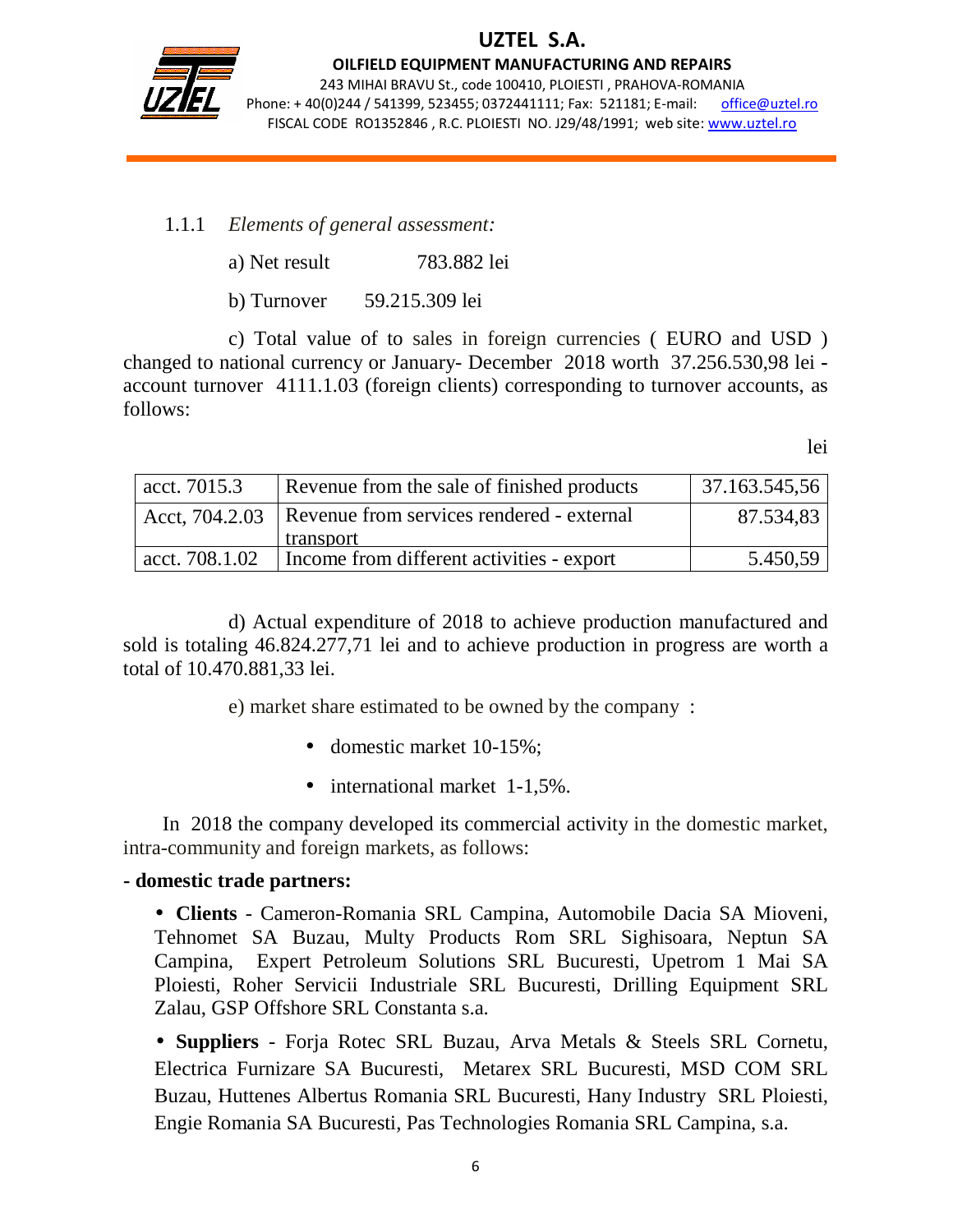

j

OILFIELD EQUIPMENT MANUFACTURING AND REPAIRS 243 MIHAI BRAVU St., code 100410, PLOIESTI , PRAHOVA-ROMANIA Phone: +40(0)244 / 541399, 523455; 0372441111; Fax: 521181; E-mail: office@uztel.ro FISCAL CODE RO1352846 , R.C. PLOIESTI NO. J29/48/1991; web site: www.uztel.ro

#### **- intra-community trading partners:**

- **Clients** Robke Erdol Und Erdgastechnik Germania, TDE Field Services ZRT Ungaria, ABB Process Industrie Franta, Green Control SRL Italia, Eurotech INT Sp zoo Wojska Polonia, VT Veres KFT Kecskmet Ungaria, Hartmann Valves GmbH Germania, Elematic Oy Ab Toijala Finlanda, Liberty Drilling Equipment Olanda, Peseco Limited Aberdeenshire United Kingdom, s.a.
- **Suppliers** Riganti SPA Italia , Danco Industry LTD Bulgaria, Forgital Italy S.P.A., Nov Completion & Production Solutions Vechta, Siderforgerossi Group S.P.A. Italia, CF Service SRL Italia, Special Quality Alloys LTD England, Hunting Energy Services B.V. Olanda, Kerramtech s.r.o Czech Republic, s.a.

#### **- extra-community trading partners:**

- **Clients –** FMC Technologies Canada, Desert Sand Oil&Gas LLC Muscat Oman, Omni Valve LLC USA, Kar Construction&Engineering LTD Iraq, IAL Engineering Services LTD Trinidad, Independent Oil Tools Iraq, Ibemo Industrie Service Germania, Tartan Valve Repair LTD Canada, PT Bangun Mitra Sinergi Jakarta Indonezia, Manefols Komerz LLP Belfast Irlanda, s.a.
- **Suppliers -** Parker Hannifin Corporation PGI USA, Shabum International LTD Tel Aviv Israel, Gebruder Wess SRL Bucuresti, Easycnc LTD China, s.a.

f) the company had liquidities (according to balance sheet) in total amount of 1.330.657,02 lei si namely:

|                                         |                     |                     | lei             |
|-----------------------------------------|---------------------|---------------------|-----------------|
| <b>Explanations</b>                     | 31-December<br>2018 | 31-December<br>2017 | Procent $(\% )$ |
| 0                                       |                     |                     | $3 = 1/2*100$   |
| bank account 5121 (lei)                 | 214.309,88          | 536.011,52          | 39,98           |
| bank account 5124 (usd) -<br>c/val. lei | 781.639,81          | 152.733,75          | 1,73            |
| bank account 5124 (eur) -<br>c/val. lei | 328.592,42          | 1.062.699,71        | 30,92           |
| cash account 5311 in lei                | 3.717,29            | 18.679,56           | 19,90           |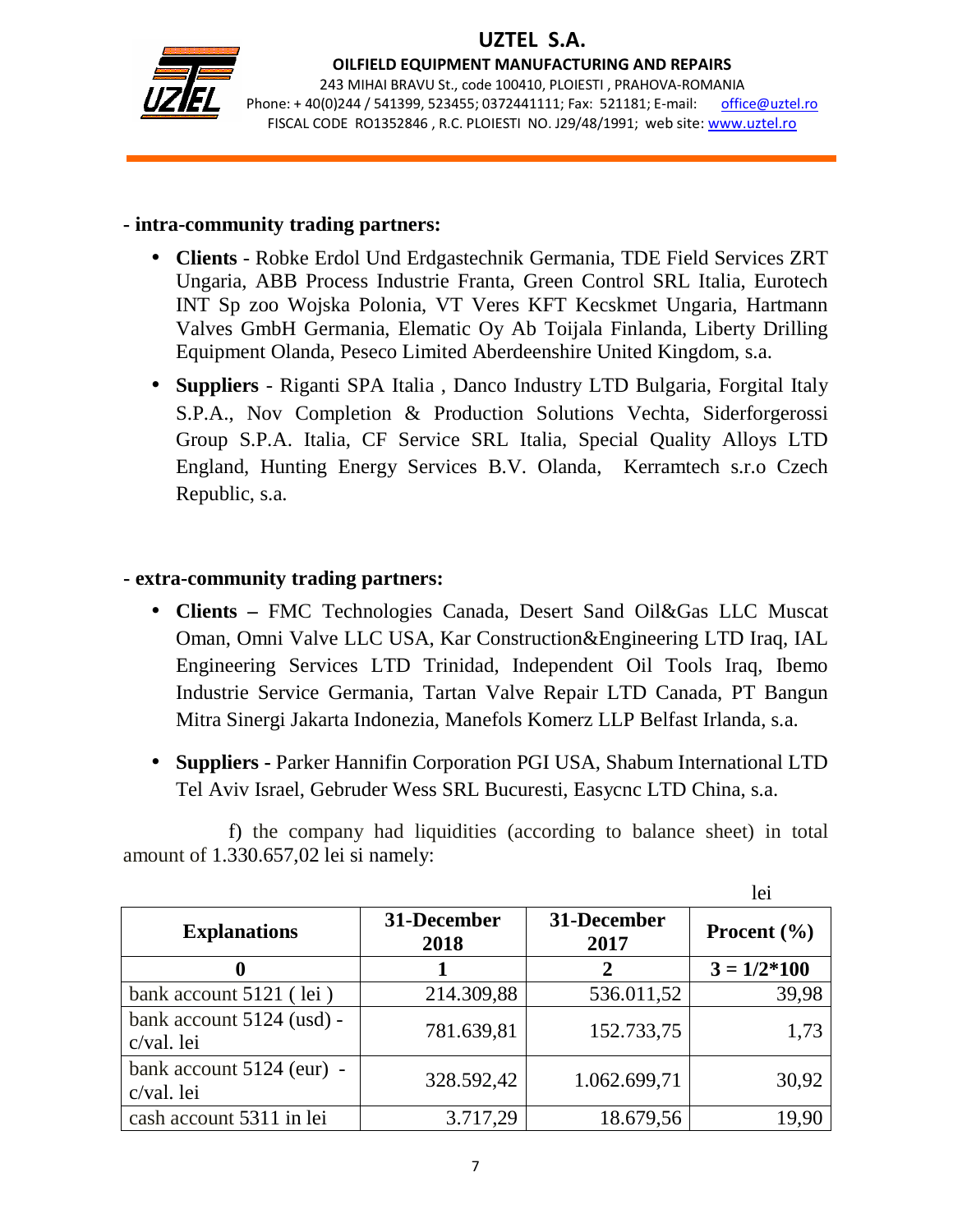

j

#### OILFIELD EQUIPMENT MANUFACTURING AND REPAIRS

243 MIHAI BRAVU St., code 100410, PLOIESTI , PRAHOVA-ROMANIA Phone: +40(0)244 / 541399, 523455; 0372441111; Fax: 521181; E-mail: office@uztel.ro FISCAL CODE RO1352846 , R.C. PLOIESTI NO. J29/48/1991; web site: www.uztel.ro

| Petty cash acct. 5314 in<br>currency $(usd) - c/val$ . lei | 303,78       | 494,22       | 61,47  |
|------------------------------------------------------------|--------------|--------------|--------|
| Petty cash acct 5314 in<br>currency $(eur) - c/val$ . lei  | 2.093,84     | 684,98       | 305,68 |
| Other values $-$ restaurant<br>tickets $532$ in (lei)      |              | 174,69       |        |
| <b>Total cash</b>                                          | 1.330.657,02 | 1.771.478,44 | 75,12  |

The cash holdings registered a decrease in 2018 from 1.771.478,44 lei on 31.12.2017 to 1.330.657,02 lei on 31.12.2018, a percentage decrease of 24,88% over the same period of 2017.

 The Company recorded a favorable net financial gain on 31 December 2018 due to exchange rate fluctuations (euro and usd) for the January to December 2018 period of 20.470,21lei, as follows:

- account 665 (foreign exchange expense) = 940.747,82 lei
- account 765 (income from exchange rate differences) = 961.218,03 lei..
- 1.1.2 *Assessment of the technical level of the commercial company*

a) As of December 31, 2018, the Company owns assets in the total amount of 85.269.697,78 lei, as follows:

|                                                                         | lei                                                          |
|-------------------------------------------------------------------------|--------------------------------------------------------------|
| <b>ASSETS</b>                                                           | <b>Balance at 31.12.2018 as of</b><br><b>Account balance</b> |
| Lands                                                                   | 16.537.801,55                                                |
| Constructions                                                           | 32.061.723,77                                                |
| Technological equipment, devices and measurement<br>equipment, vehicles | 36.504.394,89                                                |
| Furniture and office equipment                                          | 165.777,57                                                   |

 The production activity for the production of extraction and construction equipment, industrial valves, spare parts for oil equipment and metallic constructions is carried out in the Petroleum Equipment Division, and the casting parts, treatments and forging in the Hot Sectors Section.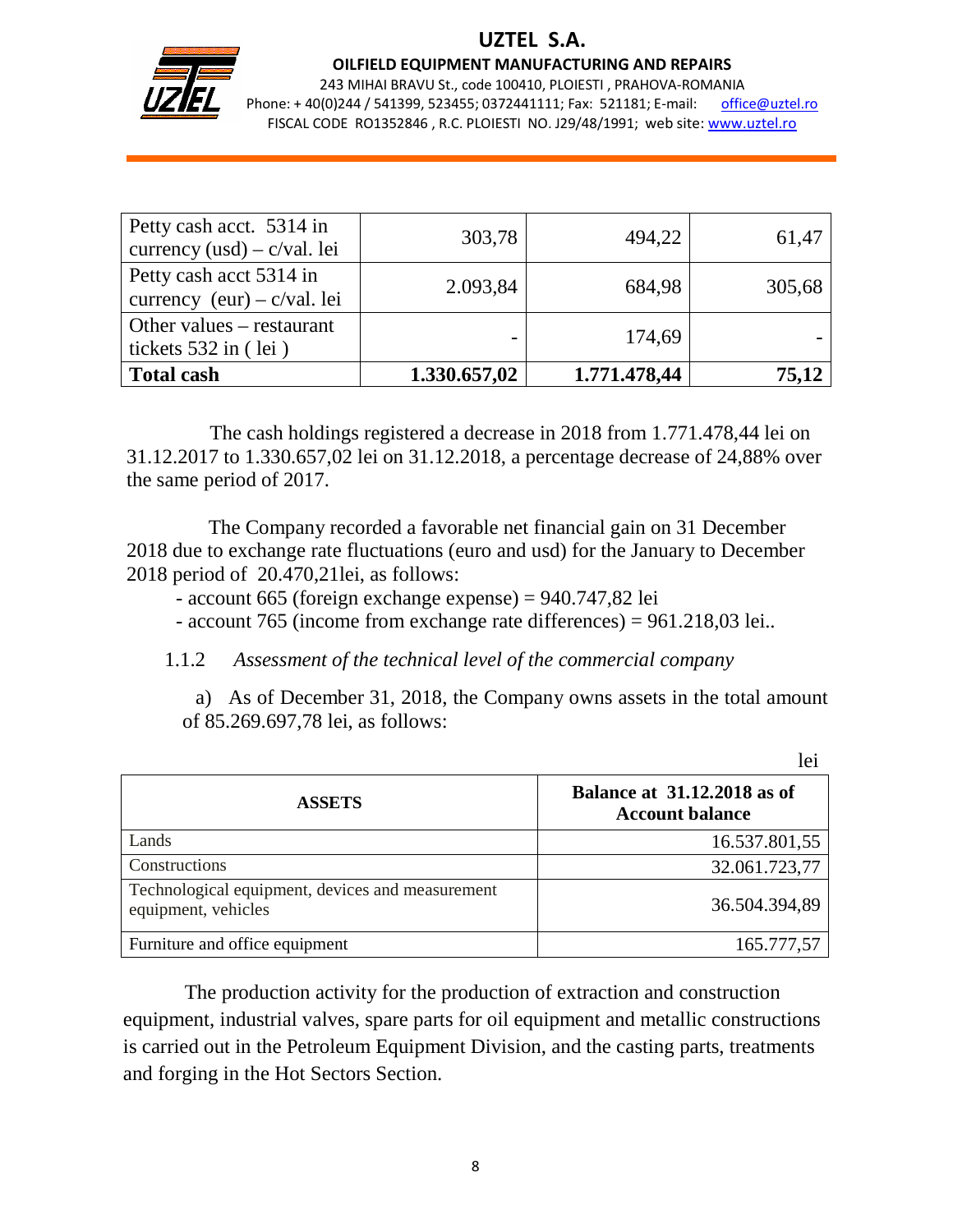

j

OILFIELD EQUIPMENT MANUFACTURING AND REPAIRS 243 MIHAI BRAVU St., code 100410, PLOIESTI , PRAHOVA-ROMANIA Phone: +40(0)244 / 541399, 523455; 0372441111; Fax: 521181; E-mail: office@uztel.ro FISCAL CODE RO1352846 , R.C. PLOIESTI NO. J29/48/1991; web site: www.uztel.ro

 b) During January-December 2018, the following evolutions of the company's main incomes were recorded compared to the total revenues of 78.650.237 lei and the turnover of 59.215.309 lei, namely:

| <b>Year 2018</b>                                           | Value (lei)   | <b>Share in Total</b><br>income $\%$ | <b>Share in</b><br>turnover % |
|------------------------------------------------------------|---------------|--------------------------------------|-------------------------------|
| Revenue from the sale of finished<br>products - domestic   | 21.635.144,46 | 27,51                                | 36,54                         |
| Revenue from the sale of finished<br>$products - external$ | 37.163.545,56 | 47,25                                | 62,76                         |
| Revenue from services rendered –<br>laboratory services    | 62.603,00     | 0,08                                 | 0,11                          |
| Revenue from services rendered -<br>internal transport     | 56.840,53     | 0,07                                 | 0,10                          |
| Revenue from services rendered -<br>external transport     | 87.534,83     | 0,11                                 | 0,15                          |
| Revenue from rental of oilfield<br>equipment               | 8.711,25      | 0,01                                 | 0,01                          |
| Income from sale of goods                                  | 71.988,58     | 0,09                                 | 0,12                          |
| Income from various activities - Internal                  | 123.489,89    | 0,16                                 | 0,21                          |
| Income from various activities - Export                    | 5.450,59      | 0,01                                 | 0,01                          |
| <b>Turnover - Total</b>                                    | 59.215.308,69 | 75,29                                | 100,00                        |

#### *1.1.3 Evaluation of technical-material supply (domestic and external suppliers)*

The main 10 suppliers of the Company based on purchase volume for the year 2018 are shown bellow:

| <b>Domestic suppliers</b>               | <b>Total invoices (lei)</b><br><b>Without VAT</b> | Share % |
|-----------------------------------------|---------------------------------------------------|---------|
| Forja Rotec SRL Buzau                   | 3.506.668,11                                      | 11,34   |
| Arva Metals & Steels SRL Cornetu        | 2.659.443,43                                      | 8,60    |
| Electrica Furnizare SA Bucuresti        | 2.286.067,05                                      | 7,39    |
| Sodexo Pass Romania SRL Bucuresti       | 1.787.113,69                                      | 5,78    |
| Metarex SRL Bucuresti                   | 1.267.310,70                                      | 4,10    |
| <b>MSD COM SRL Buzau</b>                | 1.236.904,40                                      | 4,00    |
| Huttenes Albertus Romania SRL Bucuresti | 1.047.262,73                                      | 3,39    |
| Hany Industry SRL Ploiesti<br>9         | 973.232,59                                        | 3,15    |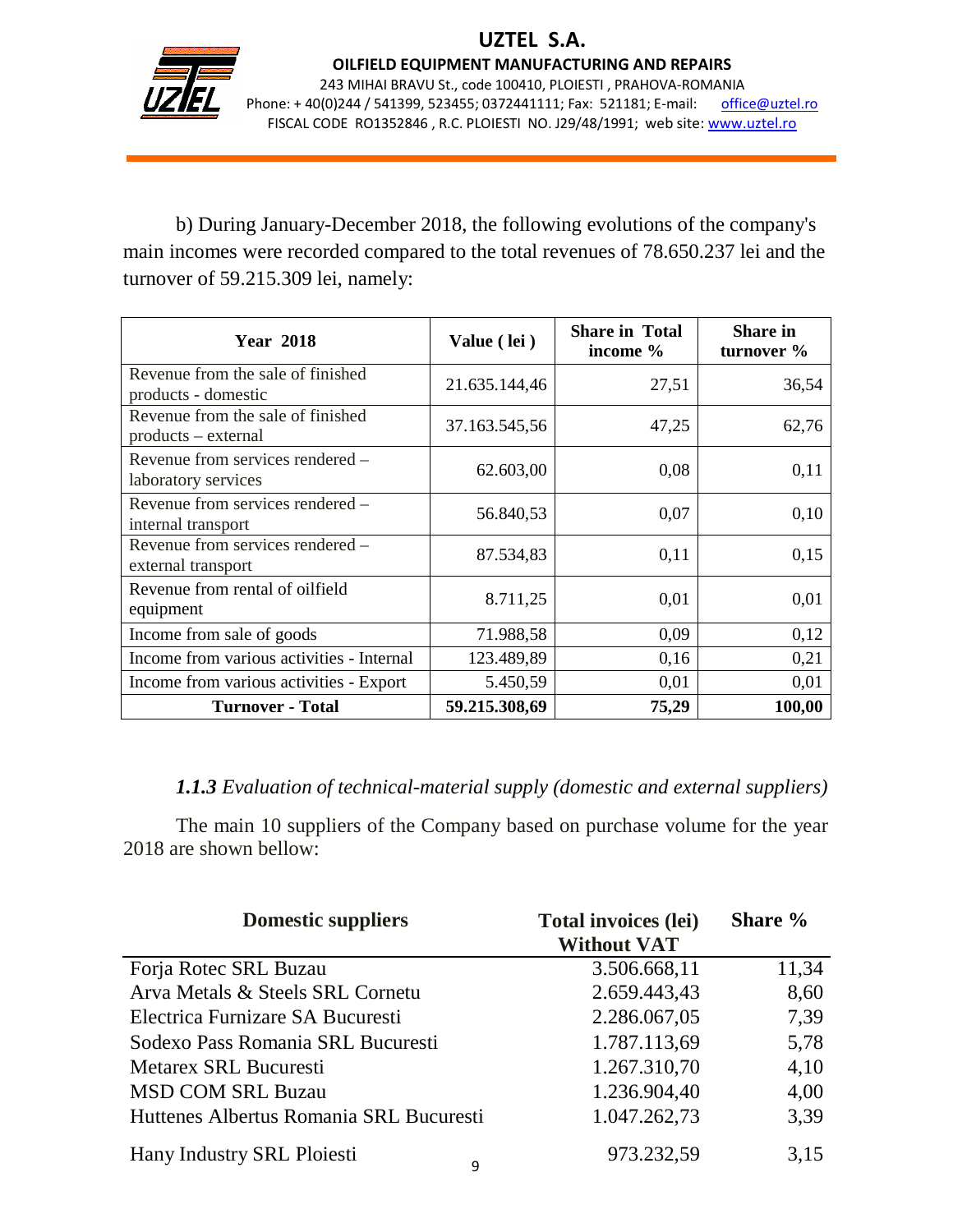

## UZTEL S.A.

OILFIELD EQUIPMENT MANUFACTURING AND REPAIRS

243 MIHAI BRAVU St., code 100410, PLOIESTI , PRAHOVA-ROMANIA Phone: +40(0)244 / 541399, 523455; 0372441111; Fax: 521181; E-mail: office@uztel.ro FISCAL CODE RO1352846 , R.C. PLOIESTI NO. J29/48/1991; web site: www.uztel.ro

| <b>TOTAL</b>                         | 16.585.490,31 | 53,64 |
|--------------------------------------|---------------|-------|
| Pas Technologies Romania SRL Campina | 903.173.33    | 2.92  |
| Engie Romania SA Bucuresti           | 918.314,28    | 2,97  |

|                                                 | <b>Total invoices</b> | <b>Share</b>  |
|-------------------------------------------------|-----------------------|---------------|
| <b>External Suppliers</b>                       | (euro)                | $\frac{6}{9}$ |
| Riganti SPA Italia                              | 231.658,54            | 34,35         |
| Danco Industry LTD Bulgaria                     | 107.028,37            | 15,87         |
| Forgital Italy S.P.A.                           | 86.980,00             | 12,90         |
| Nov Completion & Production Solutions<br>Vechta | 80.089,05             | 11,88         |
| Siderforgerossi Group S.P.A. Italia             | 36.840,00             | 5,46          |
| <b>CF Service SRL Italia</b>                    | 35.701,95             | 5,29          |
| Special Quality Alloys LTD England              | 18.441,00             | 2,74          |
| <b>Passion SRL Ploiesti</b>                     | 12.211,00             | 1,81          |
| Hunting Energy Services B.V. Olanda             | 10.686,00             | 1,59          |
| Kerramtech s.r.o. Czech Republic                | 9.936,00              | 1,47          |
| <b>TOTAL</b>                                    | 629.571,91            | 93,36         |

|                                            | <b>Total invoices</b> | share         |
|--------------------------------------------|-----------------------|---------------|
| <b>External Suppliers</b>                  | (US)                  | $\frac{6}{9}$ |
| Parker Hannifin Corporation PGI USA        | 119.018,75            | 33,45         |
| Optimum LTD Liban                          | 79.096,50             | 22,30         |
| Shabum International LTD Tel Aviv Israel   | 55.673,96             | 15,65         |
| Manefols Komerz LLP Belfast Irlanda        | 43.857,00             | 12,32         |
| Gebruder Wess SRL Bucuresti                | 25.800,00             | 7,25          |
| American Petroleum Institut Washington USA | 20.500,00             | 5,76          |
| Omni Valve LLC USA                         | 4.045,00              | 1,13          |
| Easycnc LTD China                          | 2.820,00              | 0,79          |
| <b>Quattro Intersped SRL Pitesti</b>       | 2.550,00              | 0,71          |
| Hub Dacia SRL Bucuresti                    | 1.617,00              | 0,45          |
| <b>TOTAL</b>                               | 354.978,21            | 99,81         |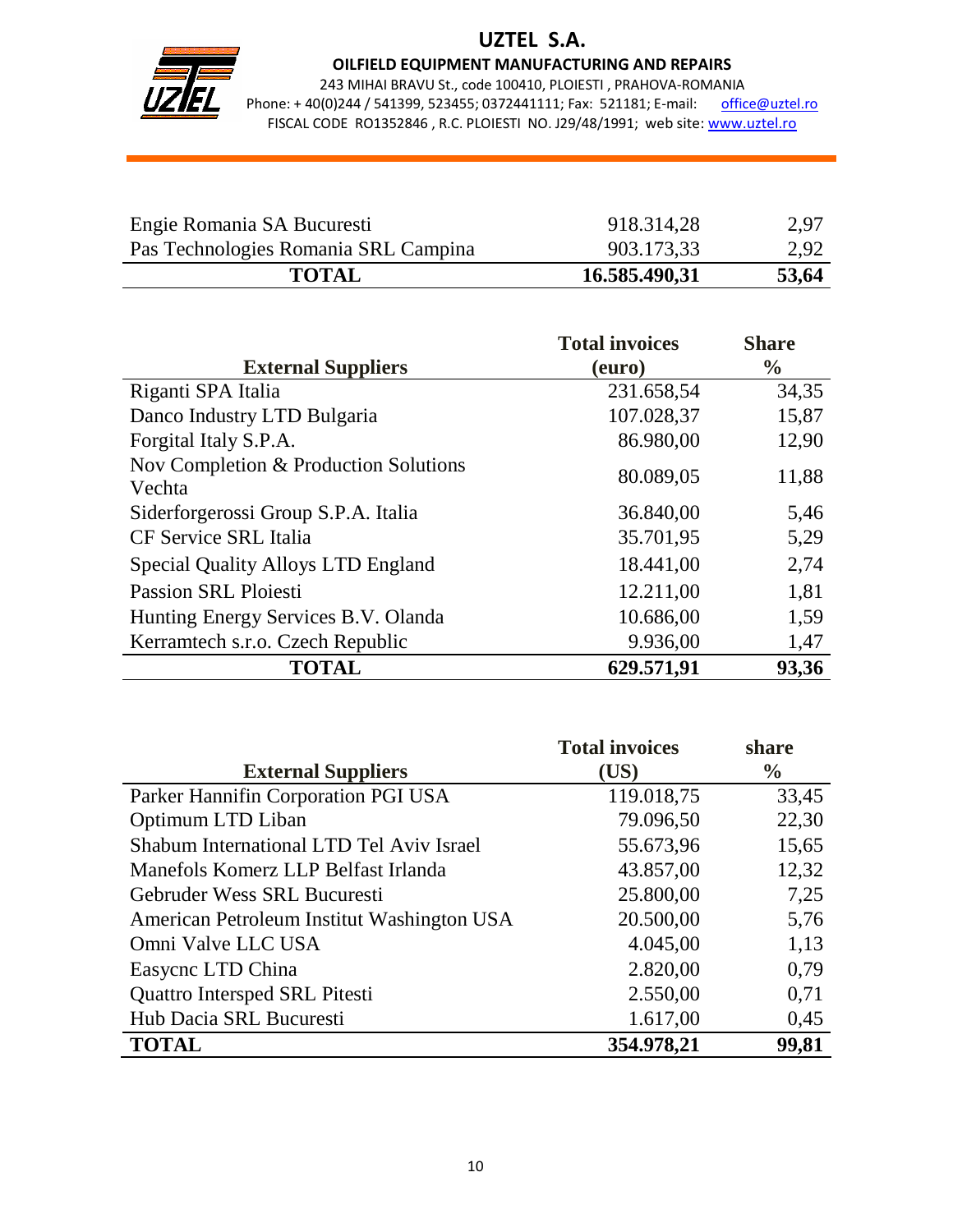

## UZTEL S.A.

OILFIELD EQUIPMENT MANUFACTURING AND REPAIRS 243 MIHAI BRAVU St., code 100410, PLOIESTI , PRAHOVA-ROMANIA Phone: +40(0)244 / 541399, 523455; 0372441111; Fax: 521181; E-mail: office@uztel.ro FISCAL CODE RO1352846 , R.C. PLOIESTI NO. J29/48/1991; web site: www.uztel.ro

### **1.1.4** *Evaluation of sales*

The main 10 clients per sales volume for 2018are listed in the table bellow:

| <b>Domestic Clients</b>                         | <b>Total invoices</b><br>(lei) | share<br>$\frac{6}{6}$ |
|-------------------------------------------------|--------------------------------|------------------------|
|                                                 | <b>Without VAT</b>             |                        |
| Cameron-Romania SRL Campina                     | 6.713.924,79                   | 29,80                  |
| Automobile Dacia Mioveni                        | 1.753.972,03                   | 7,78                   |
| <b>Tehnomet SA Buzau</b>                        | 1.676.165,80                   | 7,44                   |
| Multy Products Rom SRL Sighisoara- Punct        | 1.030.190,93                   | 4,57                   |
| de lucru Albesti Prahova                        |                                |                        |
| Neptun SA Campina                               | 796.551,30                     | 3,53                   |
| <b>Expert Petroleum Solutions SRL Bucuresti</b> | 756.978,42                     | 3,36                   |
| Upetrom 1 Mai SA Ploiesti                       | 691.478,62                     | 3,07                   |
| Rohrer Servicii Industriale SRL Bucuresti       | 657.155,51                     | 2,91                   |
| Drilling Equipment SRL Zalau                    | 656.096,34                     | 2,91                   |
| <b>GSP Offshore SRL Constanta</b>               | 649.657,79                     | 2,88                   |
| <b>TOTAL</b>                                    | 15.382.171,53                  | 70,17                  |

|                                                     | <b>Total Invoices</b> | share         |
|-----------------------------------------------------|-----------------------|---------------|
| <b>External Clients</b>                             | (Euro)                | $\frac{0}{0}$ |
| Robke Erdol UND Erdgastechnik GmbH                  | 769.378,00            | 37,30         |
| TDE Field Services ZRT Ungaria                      | 461.094,00            | 22,36         |
| ABB Process Industrie Aix-Les Bains Cedex<br>France | 246.353,53            | 11,95         |
| Green Control SRL Italia                            | 101.978,00            | 4,94          |
| Eurotech INT Sp zoo Wojska Polonia                  | 91.980,00             | 4,46          |
| VT Veres KFT Kecskmet Ungaria                       | 74.726,40             | 3,62          |
| Hartmann Valves GmbH Germania                       | 59.465,80             | 2,88          |
| Elematic Oy Ab Toijala Finlanda                     | 54.347,95             | 2,64          |
| Liberty Drillyng Equipment B.V. Olanda              | 37.670,00             | 1,83          |
| Peseco Limited Aberdeenshire United                 | 24.067,00             | 1,17          |
| <b>TOTAL</b>                                        | 1.921.060,68          | 93,15         |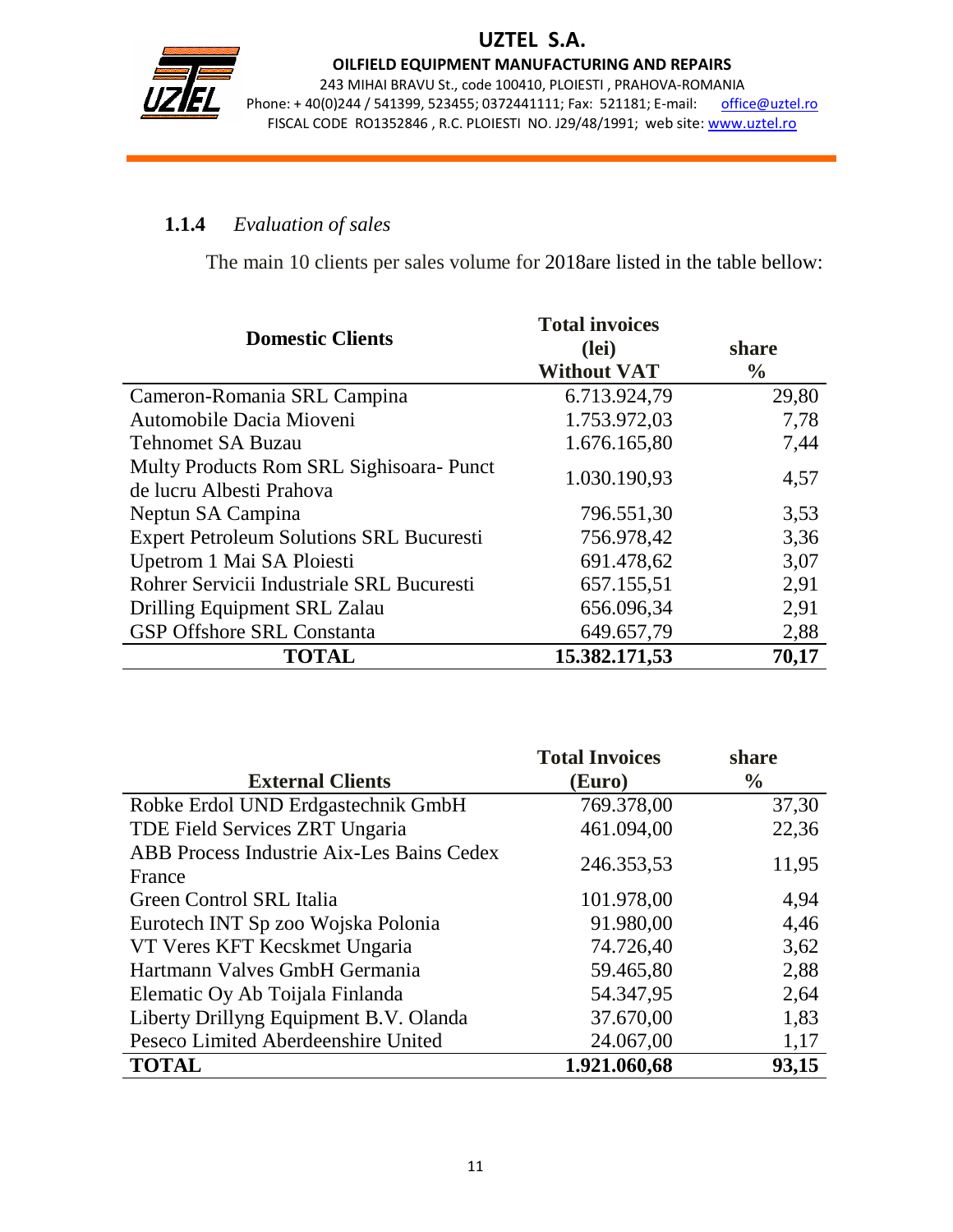

## UZTEL S.A.

OILFIELD EQUIPMENT MANUFACTURING AND REPAIRS

243 MIHAI BRAVU St., code 100410, PLOIESTI , PRAHOVA-ROMANIA Phone: +40(0)244 / 541399, 523455; 0372441111; Fax: 521181; E-mail: office@uztel.ro FISCAL CODE RO1352846 , R.C. PLOIESTI NO. J29/48/1991; web site: www.uztel.ro

|                                              | <b>Total Invoices</b> | share         |
|----------------------------------------------|-----------------------|---------------|
| <b>External Clients</b>                      | (USD)                 | $\frac{0}{0}$ |
| <b>FMC</b> Technologies Canada               | 3.424.708,00          | 48,76         |
| Desert Sand Oil&Gas LLC Muscat Oman          | 2.629.445,75          | 37,44         |
| Omni Valve LLC USA                           | 443.450,00            | 6,31          |
| Kar Construction&Engineering LTD Iraq        | 195.804,60            | 2,79          |
| <b>IAL Engineering Services LTD Trinidad</b> | 156.340,00            | 2,22          |
| Independent oil Tools Iraq                   | 90.121,30             | 1,28          |
| Ibemo Industrie Service Germania             | 32.941,28             | 0,47          |
| Tartan Valve Repair LTD Canada               | 23.611,00             | 0,34          |
| PT Bangun Mitra Sinergi Jakarta Indonezia    | 22.932,00             | 0,33          |
| Manefols Komerz LLP Belfast Irlanda          | 4.024,00              | 0,06          |
| <b>TOTAL</b>                                 | 7.023.410,93          | <b>100</b>    |

The effects of manufacturing activity, transactions and events conducted during 2018 in a company vary in stability, risk and predictability, and presentation elements economic - financial helps in understanding the performance achieved and in assessing future results.

Accounting achievements of 2018 show that SC UZTEL S.A. Ploiesti is a viable society with economic and commercial development potential which succeeded to close the reorganization procedure under Law nm. 85/2006 and get back in the economic environment of business company.

SC UZTEL S.A. had ongoing on 31.12.2018 orders / contracts with internal and external trading partners in the total amount of 18.774.408 lei, from what:

| Internal Market - LEI  | 4.543.820 |
|------------------------|-----------|
| External market - EURO | 2.112.896 |
| External market - USD  | 1.184.620 |

These orders / contracts are already underway in manufacturing and are in various stages of technological path and are intended for fabrication and delivery of the company's main products such as: industrial valves, systems and installation and equipment for oil wells blow-out prevention, oilfield equipment repair and manufacturing , services and spare parts, etc.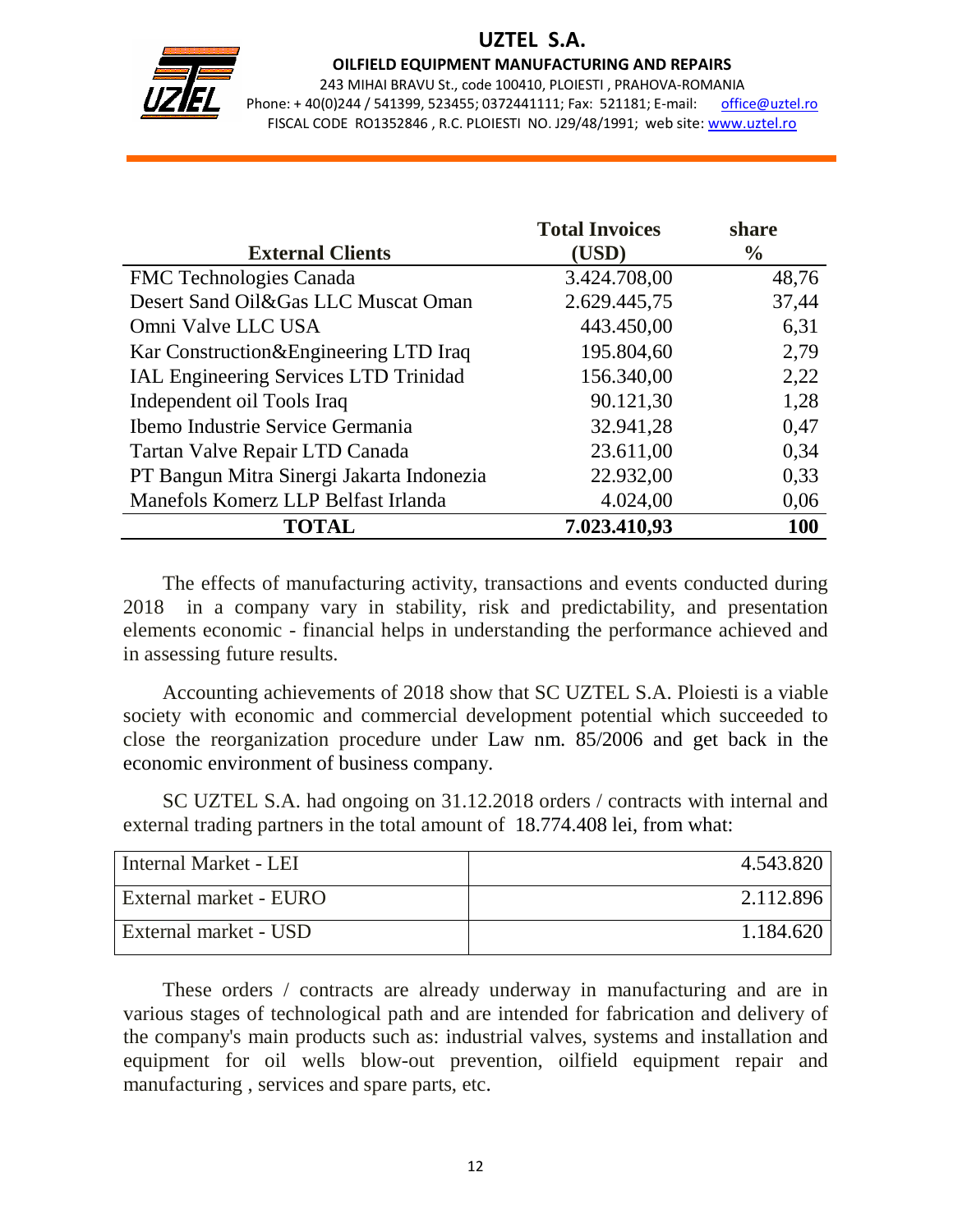

j

OILFIELD EQUIPMENT MANUFACTURING AND REPAIRS 243 MIHAI BRAVU St., code 100410, PLOIESTI , PRAHOVA-ROMANIA Phone: +40(0)244 / 541399, 523455; 0372441111; Fax: 521181; E-mail: office@uztel.ro FISCAL CODE RO1352846 , R.C. PLOIESTI NO. J29/48/1991; web site: www.uztel.ro

Concerning the contracts / purchase orders at end-2018, the company is carrying out a series of commercial steps and auctions on domestic and international market that will create the conditions to provide the necessary contracts and orders expected by Income and Expenditure Balance and Cash flows related to 2019, as follows:

| Internal Market - LEI  | 6.650.000 |
|------------------------|-----------|
| External market - EURO | 4.875.000 |
| External market - USD  | 9.800.000 |

*1.1.5 Evaluation of legal issues concerning to the employees/staff of company*

a) Company recorded at 31.12.2018, 497 employees from what:

individuals

|  | Engineers   Sub-engineers   economists   Other people with academic education |
|--|-------------------------------------------------------------------------------|
|  |                                                                               |

The factory staff is represented as follows:

individuals

| Oilfield equipment Dept.<br>Dept. | Hot sectors Depart. | Other activities | Total Techn-Ec.<br>Adm staff |
|-----------------------------------|---------------------|------------------|------------------------------|
| 193                               | ' 62                |                  |                              |

b) The relationship between management and employees in 2018 were held in good conditions, labor conflicts are not registered and no otherwise.

**1.1.6** *Evaluation of aspects of the issuer's core activity impact on the environment* 

Company runs its business based on the following regulatory acts:

- Environmental authorization no. PH-619 from 21.12.2009 rev. at 24.09.2015, valid until 21.12.2019 for the activity of production assemblies, parts and oilfield equipment and industrial service, recovery of solid recyclable waste, collection, purification and distribution of water, painting workshop.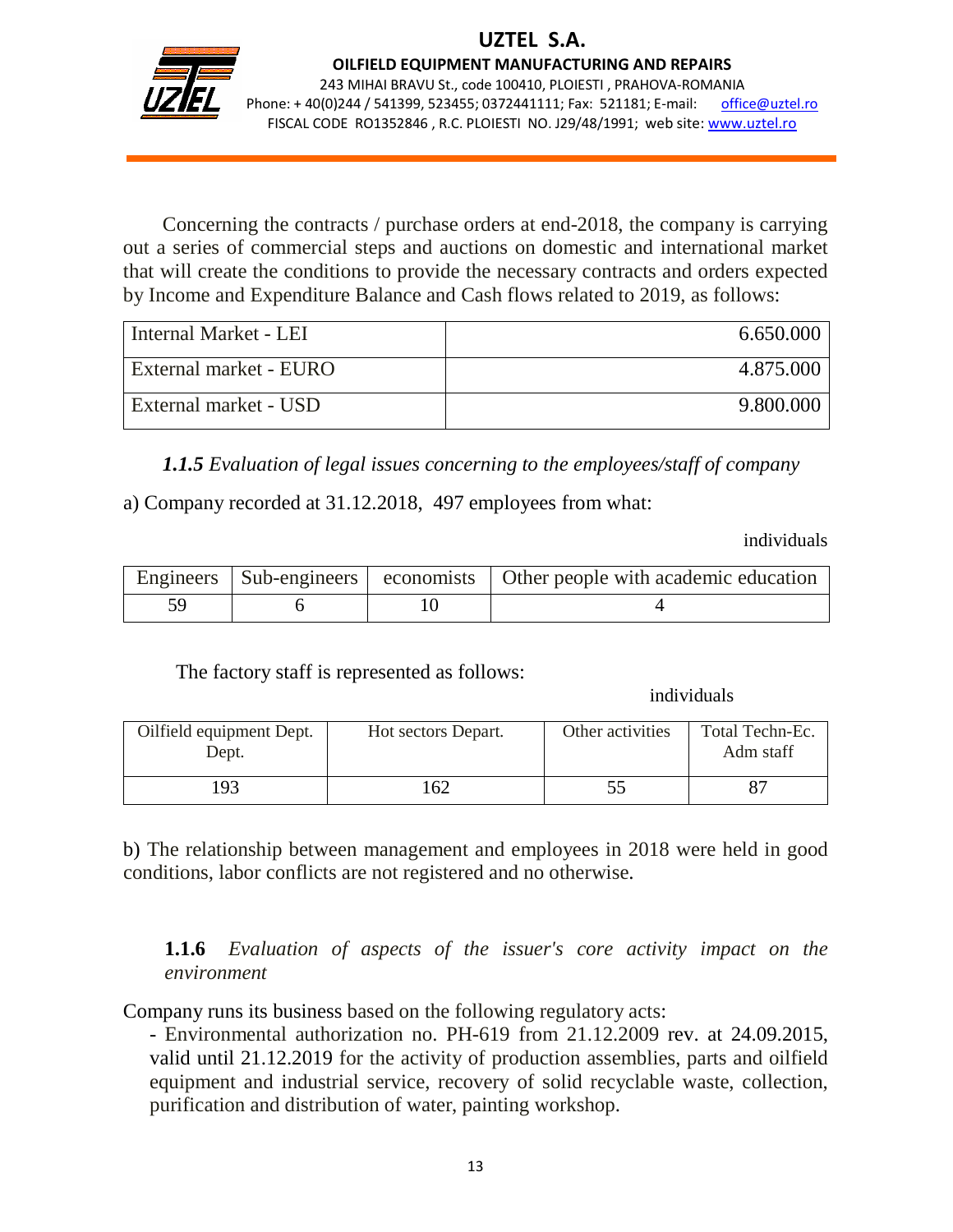

j

OILFIELD EQUIPMENT MANUFACTURING AND REPAIRS 243 MIHAI BRAVU St., code 100410, PLOIESTI , PRAHOVA-ROMANIA Phone: +40(0)244 / 541399, 523455; 0372441111; Fax: 521181; E-mail: office@uztel.ro FISCAL CODE RO1352846 , R.C. PLOIESTI NO. J29/48/1991; web site: www.uztel.ro

- Authorization for water management no. 107 dated 16.06.2017 valid until the date of 15.06.2019;

- Certificate of registration in the register of authorized economic operator performing waste recovery operations no. 0325 issued by the Ministry of Economy - Department of Industrial Policy (renews annually) valid until 31.03.2018.

Environmental factors (water, wastewater, air-emission, air -immission, soil, waste) were monitored as required by law applicable to the activities of SC Uztel S.A. (monthly, quarterly, semi-annually). Comply frequency imposed by environmental permit and no exceeding to maximum limits imposed was found.

Environmental management program conducted in 2018 was achieved to 100%. Proposed actions aimed at waste management, emission and immission, drinking water and waste water

Dangerous chemical substances and preparations were purchased, stored, handled and used in compliance with current legislation, according to safety data sheets.

## **1.1.7** *Evaluation of Research and Development*

a) The main objectives in the design and assimilation of new products in 2018 were:

|                | <b>PRODUCT</b>                                                                   |
|----------------|----------------------------------------------------------------------------------|
| 1              | WELLHEAD 16 34" x 13 5/8" x 7 1/16" - 3M                                         |
| $\overline{2}$ | Hanger TH7 13 5/8"x4 1/2"VAM TOP (12.6 lb/ft) type ITT SP-HBM5B7122<br>connector |
| 3              | Tubing Hanger TH7 13 5/8"x4 1/2"VAM TOP (12.6 lb/ft)                             |
| 4              | Valve type RSE-HT with short lid                                                 |
| 5              | Valve type RSL 7 1/16"x10M- forged body                                          |
| 6              | Pumping head type 13C                                                            |
| $\overline{7}$ | Flange with FM plug $011-11$ "x9 $5/5$ "                                         |
| 8              | Valve type RSL 3 1/8"-5M-RIGANTI                                                 |
| 9              | Driving preventer cutting jaws 13 5/8"-10M                                       |
| 10             | Valve type RSE-HT 3 1/8"-2M, F, FE, RIGANTI                                      |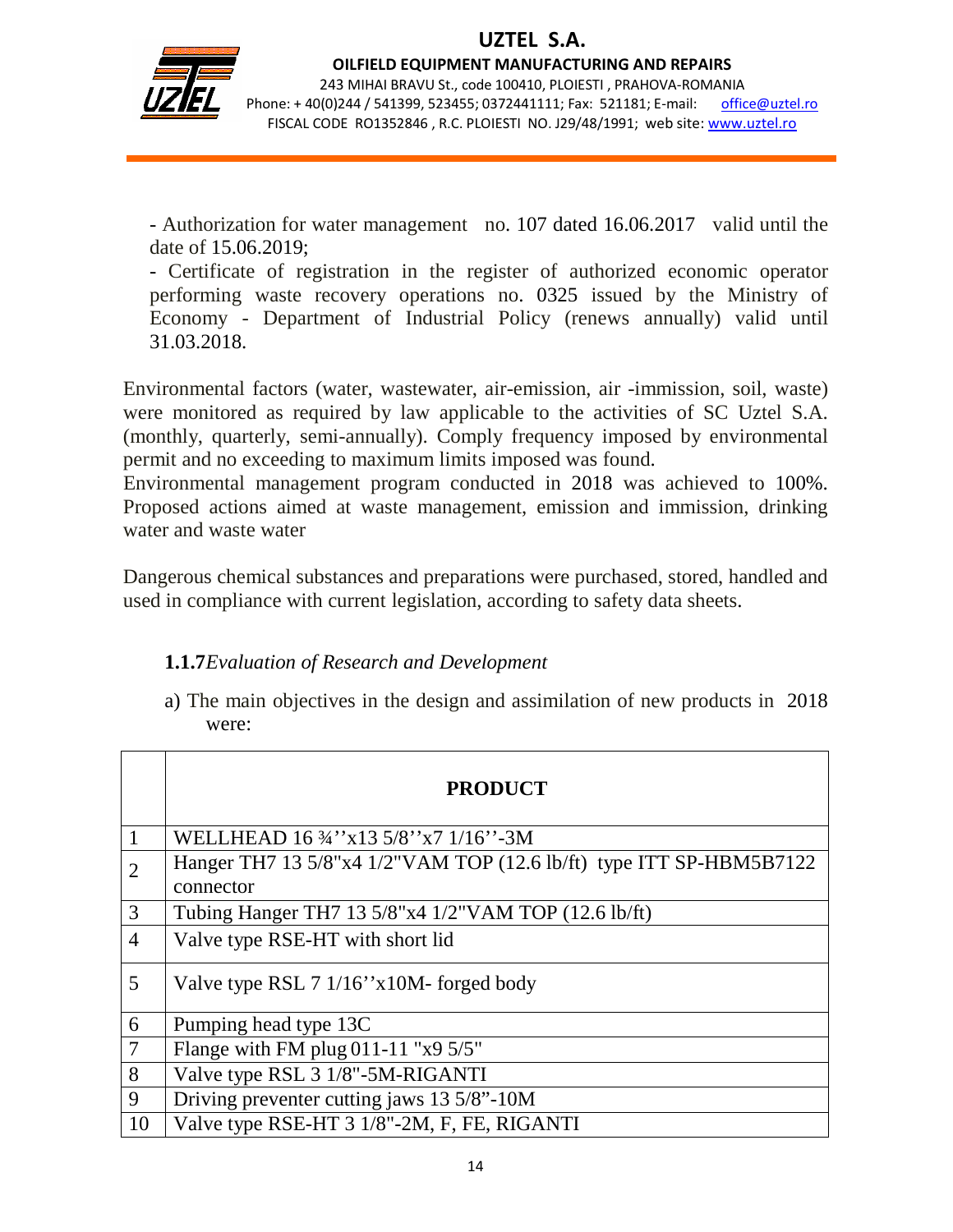

## UZTEL S.A.

OILFIELD EQUIPMENT MANUFACTURING AND REPAIRS

243 MIHAI BRAVU St., code 100410, PLOIESTI , PRAHOVA-ROMANIA Phone: +40(0)244 / 541399, 523455; 0372441111; Fax: 521181; E-mail: office@uztel.ro FISCAL CODE RO1352846 , R.C. PLOIESTI NO. J29/48/1991; web site: www.uztel.ro

| 11 | Drilling nozzle 2 9/16"-10M                                          |
|----|----------------------------------------------------------------------|
| 12 | RSE 3 1/8" x 3M, F, FE                                               |
| 13 | Vertical preventer PV 7 1/16-5M                                      |
| 14 | Rotary Ball preventer UZRSf 7 1/16-5M                                |
| 15 | Safety valve with blade drawer, hydraulically operated, 3 1/16"-10M- |
|    | <b>RIGANTI</b>                                                       |
| 16 | Hydraulic control CH-6U-MD-08-BA with 2 hydropneumatic pumps         |
| 17 | Tubinghead UZTH 11"x11"x2 1/16"-3M                                   |
| 18 | Valve type RSL-AH 3 1/8"-5M                                          |
| 19 | Drum Clamping Hanger UZ-IWS 9 5/8"                                   |
| 20 | <b>Brake</b> shoe                                                    |
| 21 | Cross Over Pin 9" VAM TOP                                            |
| 22 | Cross Over Pin 7" VAM TOP                                            |
| 23 | Drum $11$ "x7 $1/16$ "x2 $1/16$ "-3M                                 |
| 24 | Valve type RSL 3 1/8"x5M cu etansare tip FLS                         |

All targets of engineering department were s fully completed.

b) In order to ensure the quality conditions required for sale of Uztel products on external market , technical departments obtained in 2018 certifications for licenses as follows:

 b1) Audit of integrated quality (HSEQ) conducted by DNV-GL-Business Assurance during 23- 26. 04.2018, include :

- recertification audit of quality management system under ISO 9001:2015
- audit for monitoring the environmental management system under ISO ISO 14001 :2015

• audit for monitoring the OHS management system under OHSAS 18001 :2007

Further audit conducted by DNV-GL-Business Assurance were obtained the following certifications/certificates:

• Nr.175755-2015-AQ-ROU- RvA; ISO-9001-2015; valid until 20.05.2021

• Nr.175754-2015-AE-ROU- RvA; ISO-14001-2015; valid until 15.07.2020

• Nr.175753-2015-AHSO-ROU-RvA; OHSAS18001-2007; valid until 15.07.2020 .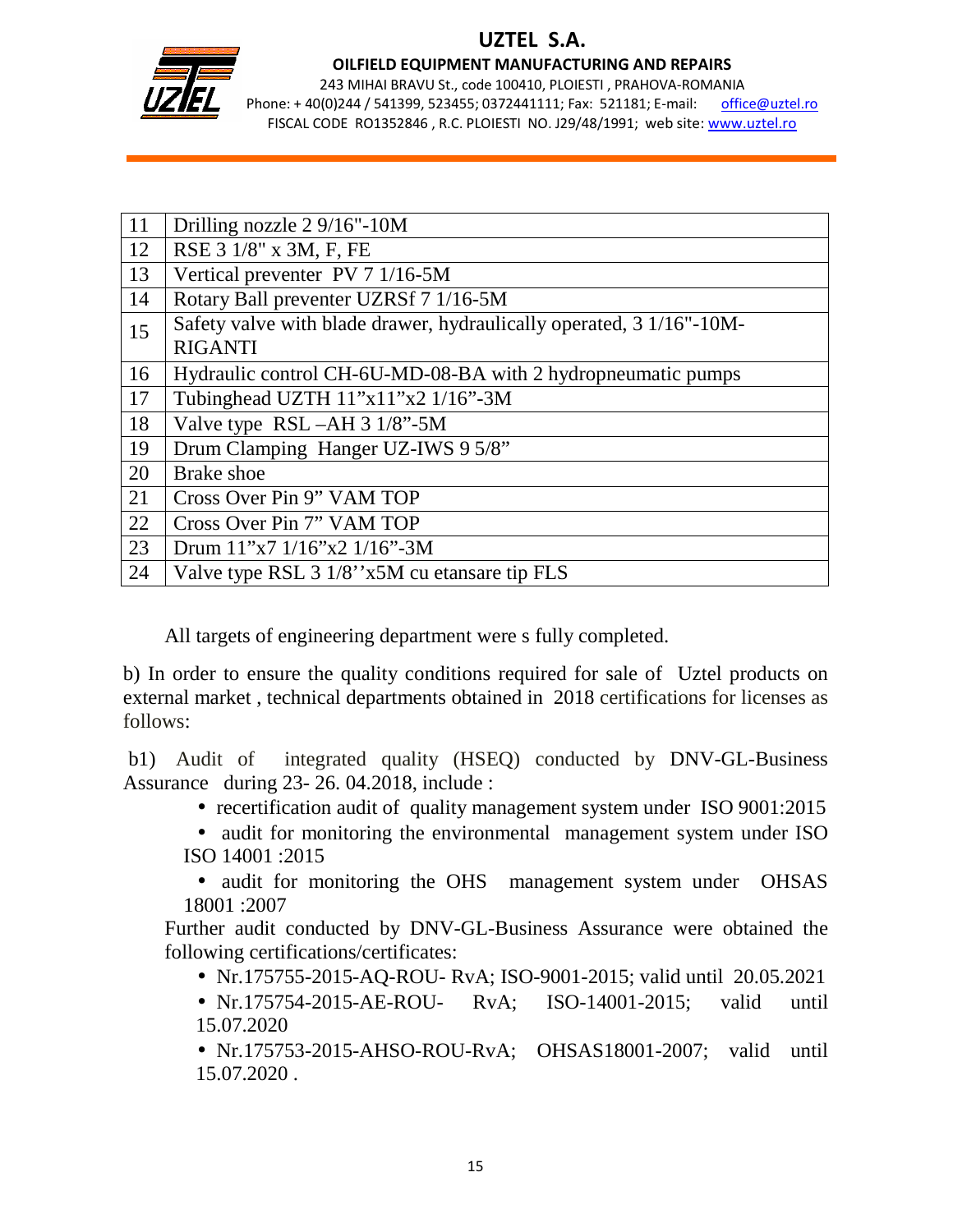

j

OILFIELD EQUIPMENT MANUFACTURING AND REPAIRS 243 MIHAI BRAVU St., code 100410, PLOIESTI , PRAHOVA-ROMANIA Phone: +40(0)244 / 541399, 523455; 0372441111; Fax: 521181; E-mail: office@uztel.ro FISCAL CODE RO1352846 , R.C. PLOIESTI NO. J29/48/1991; web site: www.uztel.ro

b2) Audit for monitoring conducted by the company GR Eurocert SRL Ploiesti Romania, on 25.07.2018, for :

> • Affixing CE mark on products manufactured according to European Directive PED 2014/68/EU

- Conformity of castings with European Directive PED 2014/68/EU
- Welding certification authorization under the European Directive PED 97/23/EC

 Following the audit conducted by GR Eurocert SRL Ploiesti Romania were obtained the following certifications/certificates:

- PEMH.0001 08/15 (expiry date 23.08.2019);
- PE43.0065 ( expiry date 27.09.2021 ).

b3) Maintaining Recertification ROSTEHNAZOR according to new specification TR CU 10/2011-Russia

Following the audit conducted by TR CU 10/2011-Russia are maintained:

- RU No.0330700 expiry date 22.11.2020
- RU No.0330701 expiry date 23.11.2020
- RU No.0330702 expiry date 24.11.2020

c) Technological work aimed enlargement of products range by means of CNC machine tools, diverse methods of corrosion protection and production launch within SIVECO Applications Integrated Program as follows:

Introducing and launching 100% of the SIVECO type production and tracking program, whose product structure was defined by the Design-Development Service and especially of products with high repeatability;

The use of high productivity technologies and modern cutting tools with direct impact on the technical rules of time and thus the cost price and quality of the product;

−The design of such devices and controllers that increases the accuracy of product execution and at the same time significantly reduces the percentage of scrap or rework parts and avoid possible claims;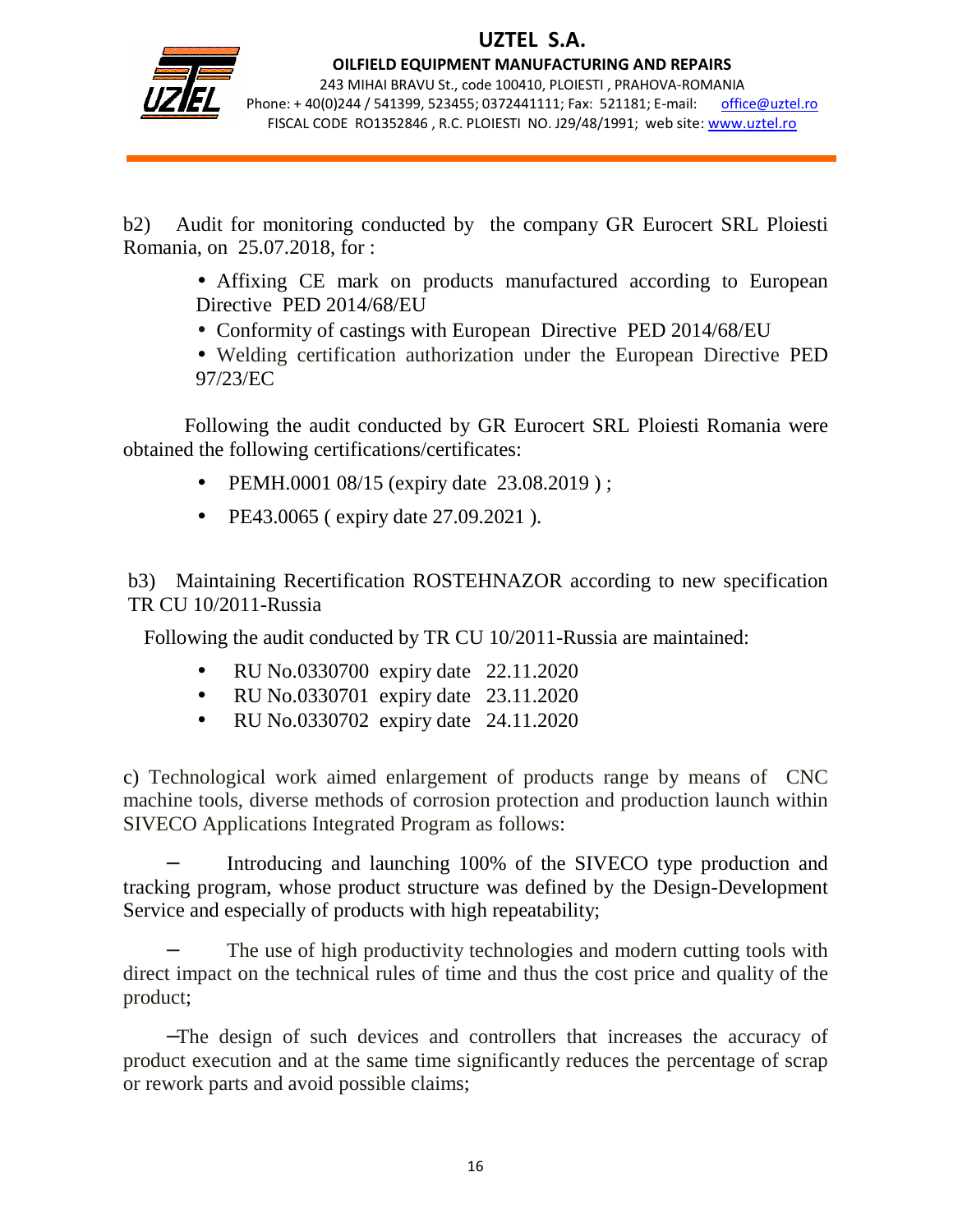

j

OILFIELD EQUIPMENT MANUFACTURING AND REPAIRS 243 MIHAI BRAVU St., code 100410, PLOIESTI , PRAHOVA-ROMANIA Phone: +40(0)244 / 541399, 523455; 0372441111; Fax: 521181; E-mail: office@uztel.ro FISCAL CODE RO1352846 , R.C. PLOIESTI NO. J29/48/1991; web site: www.uztel.ro

Permanent technical assistance provided by SDV Engineering Service in the manufacturing process (inadequate workouts, adjustments or work regimes) to early detect of technological issues and promptly removing them;

Preparing trained staff for CNC machine tools in order to replace staff that ceased employment with the company;

Design of self-centering and quick-fastening devices that allow the piece to be fastened in as little time as possible and implicitly increase the efficiency of mechanical processing in order to lower the cost per product and increase the competitiveness on the external and internal market;

Drawing with Energy, Investment Maintenance Service of programs to modernize the basic equipment, allowing increased machining capabilities of the company, purchase of equipment or deep drilling operations.

Implementation of the processing technology for the latest generation parts made of superalloys, respectively from INCONEL 718.

Technology for inspection and recertification services for drilling and extraction equipment: preventive, manifolds, control stations, diverters have also been introduced and developed

## **1.1.8** *Evaluation of the Company's activity on risk management*

## *Interest rate risk*

Operating cash flows of the Company are affected by changes in interest rates. The Company does not use financial instruments to protect against interest rate fluctuations.

|               | <b>Accounting year</b> | <b>Accounting year</b> |
|---------------|------------------------|------------------------|
|               | ended                  | ended                  |
|               | 31 December 2018       | 31 December 2017       |
|               | (lei)                  | (lei)                  |
| Interest paid | 371.361                | 240.349                |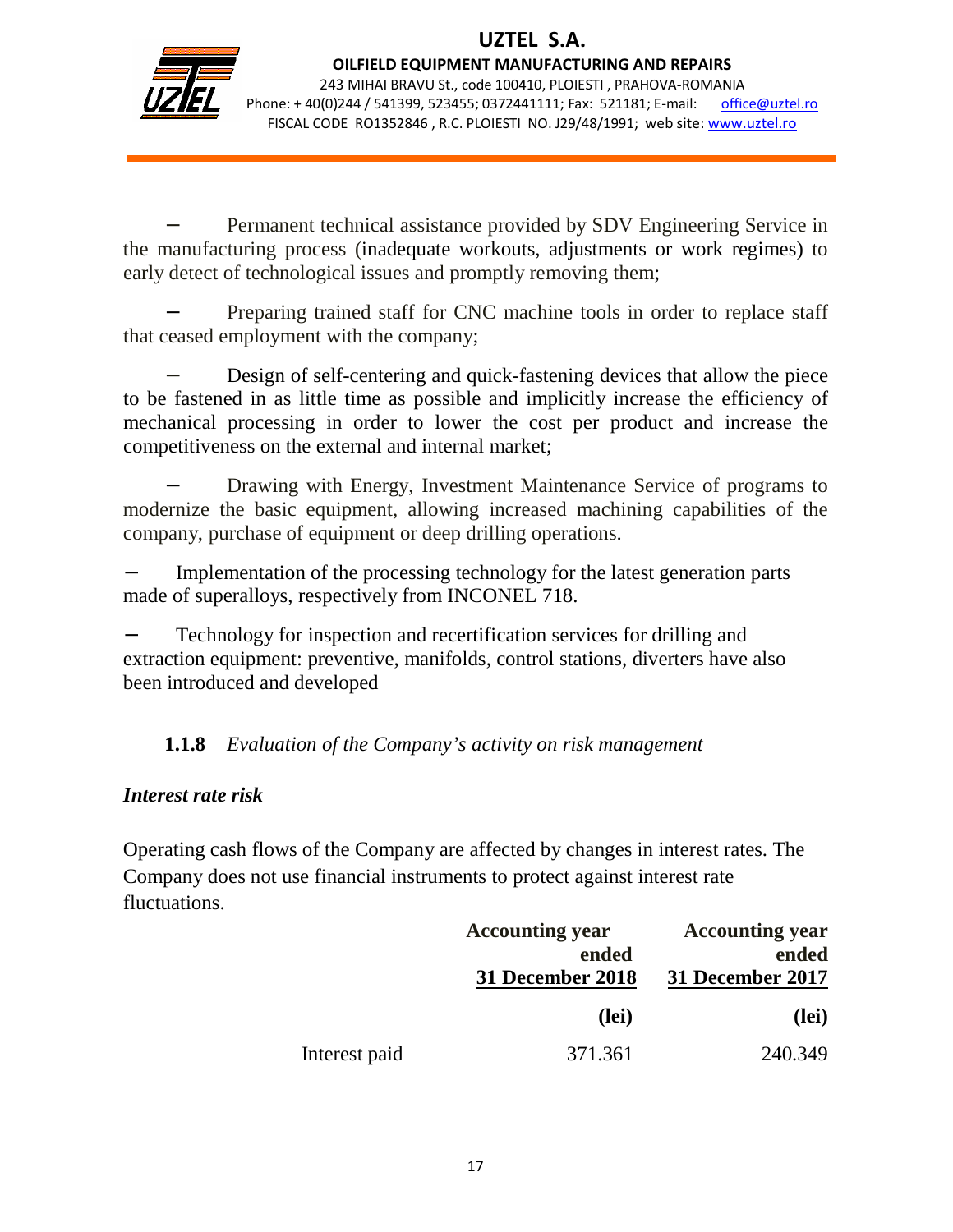

OILFIELD EQUIPMENT MANUFACTURING AND REPAIRS

243 MIHAI BRAVU St., code 100410, PLOIESTI , PRAHOVA-ROMANIA Phone: +40(0)244 / 541399, 523455; 0372441111; Fax: 521181; E-mail: office@uztel.ro FISCAL CODE RO1352846 , R.C. PLOIESTI NO. J29/48/1991; web site: www.uztel.ro

### *Liquidity risk*

j

Prudent liquidity risk management implies maintaining sufficient cash and bank deposits in lei short term.

|                                        | <b>Accounting year</b><br>ended<br>31 December 2018 | <b>Accounting year</b><br>ended<br>31 December 2017 |  |
|----------------------------------------|-----------------------------------------------------|-----------------------------------------------------|--|
|                                        | (lei)                                               | (lei)                                               |  |
| Cash and availability on demand        | 1.330.657                                           | 1.771.478                                           |  |
| <b>Total Cash and cash equivalents</b> | 1.330.657                                           | 1.771.478                                           |  |

### *Currency risk*

The Company is subject to fluctuation in exchange rates due to transactions in foreign currency.

|                                     | <b>Accounting year</b><br>ended | <b>Accounting year</b><br>ended la |
|-------------------------------------|---------------------------------|------------------------------------|
|                                     | 31 December 2018                | 31 December 2017                   |
|                                     | (lei)                           | (lei)                              |
| Result of exchange rate differences | 20.470                          | 20.234                             |

#### *Market risk*

The current global liquidity crisis that began in mid-2015 resulted in, among other things, a low level of capital market funding, lower liquidity levels in the banking sector and occasionally higher interbank lending rates and volatility very high stock exchanges.

The uncertainties in the global financial markets have led to significant and influential market in Romania. They had a double influence on society: a decrease in assets held and volumes of activity. Currently, the full impact of the current financial crisis is impossible to predict and totally preventable.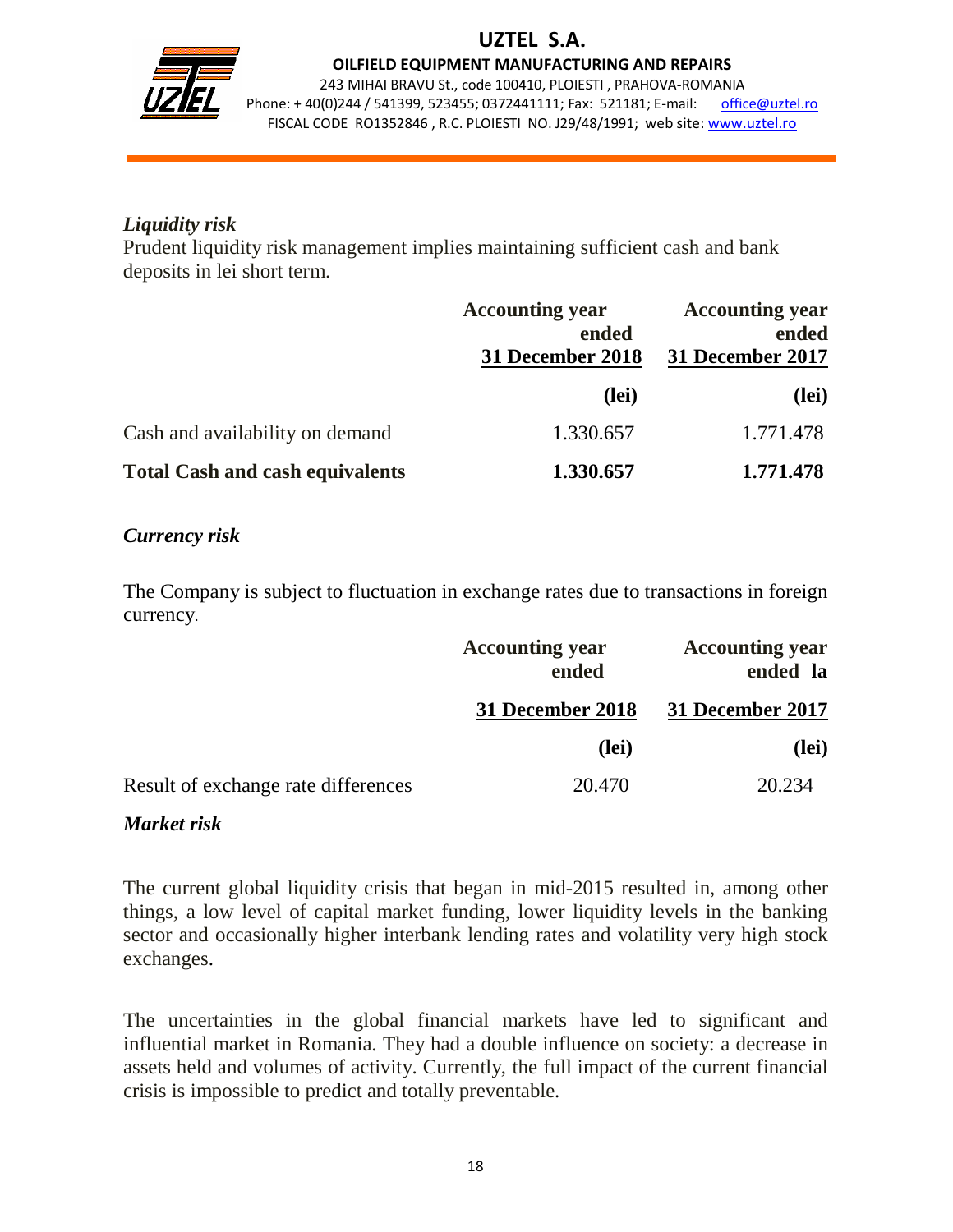

j

OILFIELD EQUIPMENT MANUFACTURING AND REPAIRS 243 MIHAI BRAVU St., code 100410, PLOIESTI , PRAHOVA-ROMANIA

Phone: +40(0)244 / 541399, 523455; 0372441111; Fax: 521181; E-mail: office@uztel.ro FISCAL CODE RO1352846 , R.C. PLOIESTI NO. J29/48/1991; web site: www.uztel.ro

Management is unable to reliably estimate the effects on the financial position of the Company to further loss of liquidity in financial markets and the increased volatility in the exchange rate of the national currency and market indices.

Economic, commercial and financial effects of " oil prices crisis " begun in 2016 were eflected in the company's business on the first months of 2018 by decrease of production (low demand), lower revenues, increased stocks of finished products (available to customers for renting). Most oil companies and drilling operators in domestic and international market and have changed the investment policy (acquisition of equipment and oil) by dividing it due to financial and economic reasons into two components:

 − acquisition of new oil equipment and installation with reduced investment budgets;

− oil equipment and installation rental with larger investments budgets

 During 2018 there was an increase in the price of oil, which triggered a revival of the appetite of the big drilling companies in the domestic and international market for the acquisition / rental of oil equipment and equipment which led to the increase in turnover and of the portfolio of orders / contracts of the company.

 The UZTEL company faced fluctuations in the sales prices of the manufactured oil equipment and equipment in 2018, the maximum prices imposed by the big drilling companies in the domestic and international markets, depending on the variations in oil prices and the barriers of geographical areas. The company does not hold units in other entities.

**1.1.9** *Perspectives on the business activity of the company*

a) The impact of the financial bottleneck on the company's liquidity is mitigated by reducing the volume of uncertain customers. The indicators of general liquidity and rapid liquidity had the following comparative developments:

| <b>Economic -financial indicators</b>                                    | 31.12.2018 | 31.12.2017 | 31.12.2016 | 31.12.2015 |
|--------------------------------------------------------------------------|------------|------------|------------|------------|
| <b>Cash ratio</b> = Current assets/Current<br>Liabilities                | 1.85       | 1.77       | 2.99       | 2.92       |
| <b>Quick ratio</b> = Current assets - Inventories<br>Current Liabilities | 0.55       | 0.56       | 0.88       | 1.09       |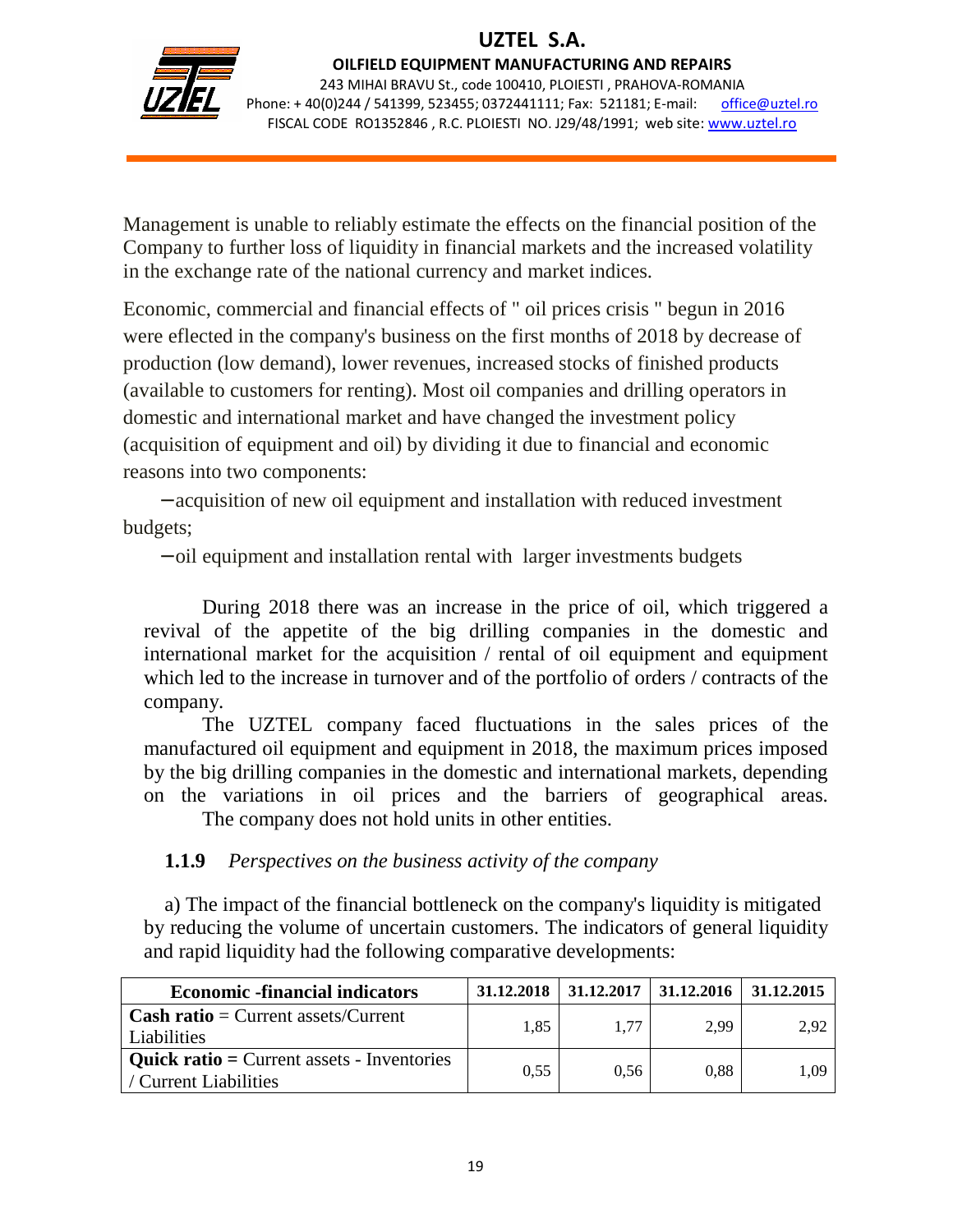

j

OILFIELD EQUIPMENT MANUFACTURING AND REPAIRS 243 MIHAI BRAVU St., code 100410, PLOIESTI , PRAHOVA-ROMANIA Phone: +40(0)244 / 541399, 523455; 0372441111; Fax: 521181; E-mail: office@uztel.ro FISCAL CODE RO1352846 , R.C. PLOIESTI NO. J29/48/1991; web site: www.uztel.ro

 b) According to the note of presentation and justification of the Investment Program for 2018, note prepared by Energy Investment Maintenance Department and approved by the company's executive and administrative management is expected an allocation of approximately 800.000 lei for the rehabilitation and modernization of existing assets.

## **2. Tangible Assets of Company**

**2.1** *Specifying the location and characteristics of the main production facilities owned by the Company*

The company owns a land area of 184.586,34 mp, from what:

- 113.033,49 mp – buildings;

- 71.553,85 mp – factory roads, utilities network and free area.

The core activity takes place in the industrial zone on an area of 161.634 mp.

**2.2** *Description and analysis of the company's properties wear*

Fixed assets (constructions) registered in the company's financial accounts are mostly constituted and acquired before 1989, which have an advanced degree of physical and moral wear and tear

Some assets have been repaired or upgraded.

The situation of buildings is precarious, we consider an average of 70% wear and to avoid damaging will be repaired and rehabilitated depending upon financial resources of the company.

Most of the equipment and machine tools are not in the best technical and technological condition. We appreciate that they already have a 60-65% average wear, most requiring overhaul.

Overhead traveling cranes and hoist, which mostly had expired lifespan were expertise and recertified by ISCIR, process to be continued in 2019. Machine tools manifest wear on the guides, gearboxes, main axes, so it becomes increasingly difficult to maintain optimal parameters.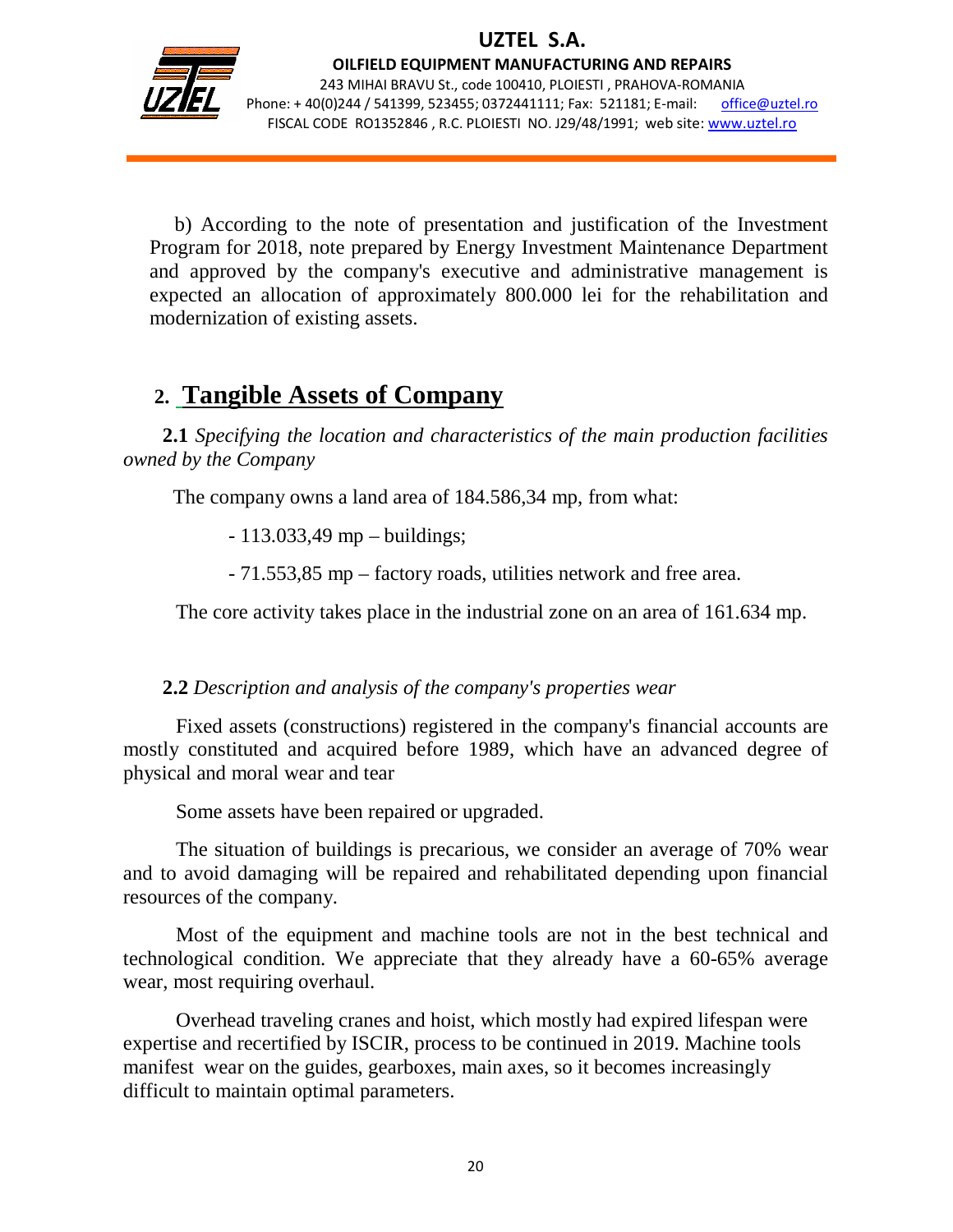

j

OILFIELD EQUIPMENT MANUFACTURING AND REPAIRS 243 MIHAI BRAVU St., code 100410, PLOIESTI , PRAHOVA-ROMANIA Phone: +40(0)244 / 541399, 523455; 0372441111; Fax: 521181; E-mail: office@uztel.ro FISCAL CODE RO1352846 , R.C. PLOIESTI NO. J29/48/1991; web site: www.uztel.ro

It is estimated, according to the financial resources, the acquisition of the following equipment: new rolling bridge  $Q = 16$  Tf  $/ 6.3$  Tf and CNC CNC machining center.

**2.3.** *Specify potential ownership problems upon the tangible assets of the Compan*y.

 The company has title to the land under certificate series MO3 number 3371 / 01.05.1996 and not in ownership disputes.

## **3. Market of Securities issued by the Company**

 **3.1** *Shares issued by Uztel Standard category are listed on the Bucharest Stock Exchange .*

 **3.2** The share capital of UZTEL S.A. registered at 31 December 2018 a value of 13.413.648 lei, being divided into 5.365.459 shares, with a nominal value of 2,50 lei. According to the evidences existing at the Central Depository S.A. according to address no. 9234 of March 15, 2018 and on the Bucharest Stock Exchange, the situation of the shareholders of the shares on 31.12.2018 is the following:

| <b>Shareholder</b>       | Nmb. of shares held | Share in capital, % |
|--------------------------|---------------------|---------------------|
| <b>UZTEL</b> Association | 4.498.300           | 83,8381             |
| Legal persons            | 452.526             | 8,4341              |
| Natural persons          | 414.633             | 7,7278              |
| <b>TOTAL</b>             | 5.365.459           | 100,0000            |

In 2018 the Company made quarterly payments amounting 47.773,97 lei, representing net dividends due to shareholders for the years 2003, 2005, 2006, 2007 and 2008, as bellow:

| lei       |
|-----------|
| 10.445,29 |
| 36.392,59 |
| 828,63    |
| 107,46    |
|           |

At 31.12.2018 Uztel SA recorded in account 457 (due dividends) sum representing dividends due to shareholders for years 2003-2008.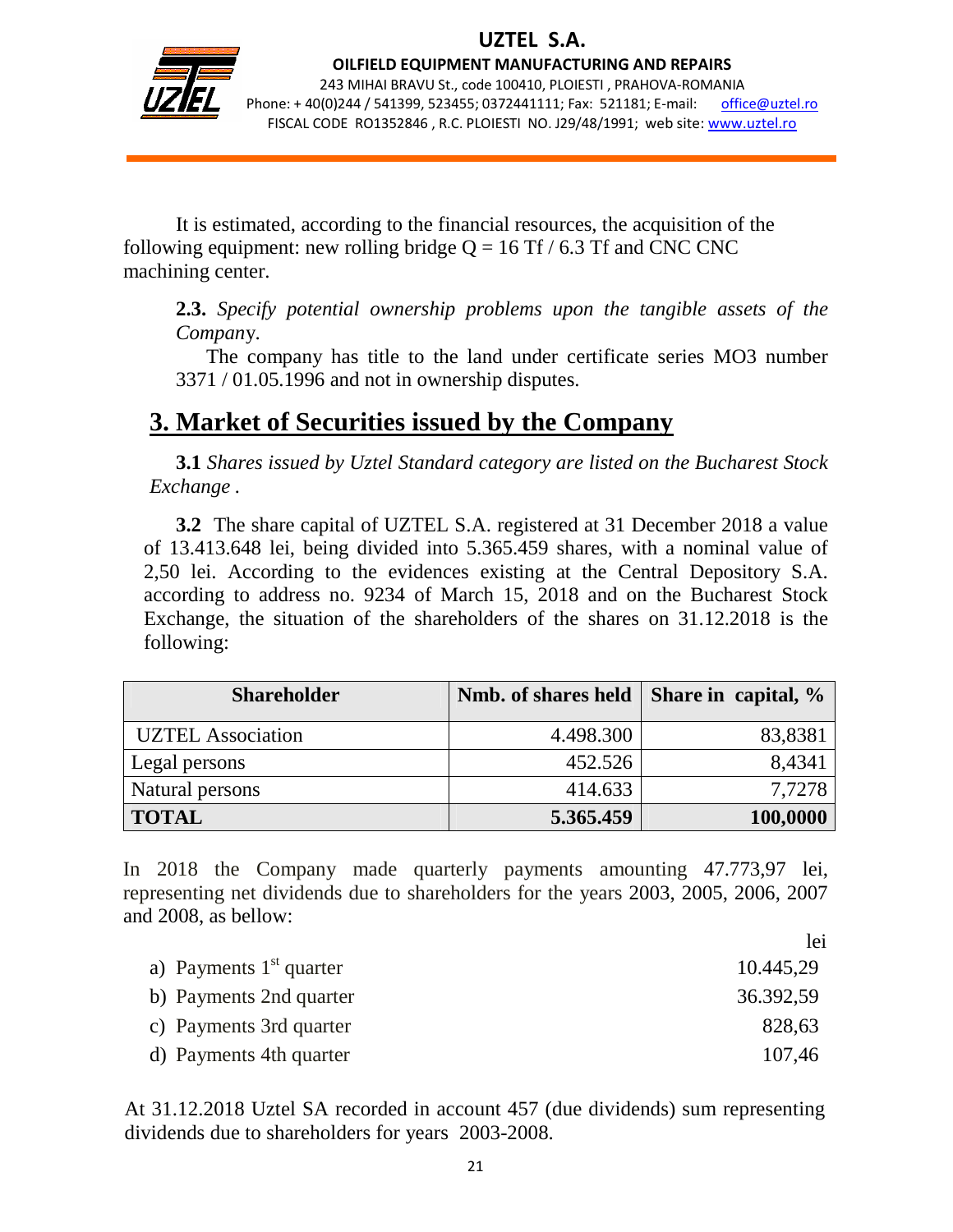

j

OILFIELD EQUIPMENT MANUFACTURING AND REPAIRS 243 MIHAI BRAVU St., code 100410, PLOIESTI , PRAHOVA-ROMANIA Phone: +40(0)244 / 541399, 523455; 0372441111; Fax: 521181; E-mail: office@uztel.ro FISCAL CODE RO1352846 , R.C. PLOIESTI NO. J29/48/1991; web site: www.uztel.ro

The company has not determined and not paid dividends for the years 2011 - 2018.

 **3.3** *Description of any activities of the Company to purchase its own shares*:

- Company did not bought its own shares in 2018.

 **3.4** *If the company has subsidiaries, specifying the number and nominal value of the shares issued by the parent company owned subsidiaries*:

- The Company has no subsidiaries.

 **3.5** *If the company has issued bonds and / or other debt securities, presentation of way in which the company pays its obligations to the holders of such securities*:

-In 2018 the company has not issued bonds or other debt securities.

## **4. Company's management**

**4.1** *List of the Company's administrators and the following information for each administrator.*

By Order no.129 dated 03.03.2017 pronounced on File no. 4732/105/2010 by Dolj Court; Department of -II- of Civil, was ordered closure of the Uztel SA company's reorganization procedures, following the fulfillment of payment obligations assumed in the plan confirmed by sentence no. 1282 /9 October 2012 and the Uztel SA Company's reintegration into the economic circuit with continued activity.

In 2018 the company was administered by the Board of Directors:

In accordance with the legal provisions in force, namely the Law 31/1990, UZTEL SA proceeded to the election of a Board of Directors with a four-year term of office, consisting of five members with full powers:

| PERIOD 01.01.2018 - 31.12.2018 |                              |                                        |  |  |  |
|--------------------------------|------------------------------|----------------------------------------|--|--|--|
| <b>SURNAME, GIVEN NAME</b>     | <b>POSITION</b>              | PERIOD OF OFFICE<br><b>OoffuiceADA</b> |  |  |  |
| Popescu Ileana                 | <b>CEO</b>                   | 14.03.2017-02.07.2018                  |  |  |  |
| Hagiu Neculai                  | <b>CEO</b>                   | 03.07.2018-31.12.2018                  |  |  |  |
| Popescu Ileana                 | Member of Board of Directors | 03.07.2018-31.12.2018                  |  |  |  |
| Maer Alina Mariana             | Member of Board of Directors | 14.03.2018-02.07.2018                  |  |  |  |
| Hagiu Neculai                  | Member of Board of Directors | 14.03.2017-30.06.2018                  |  |  |  |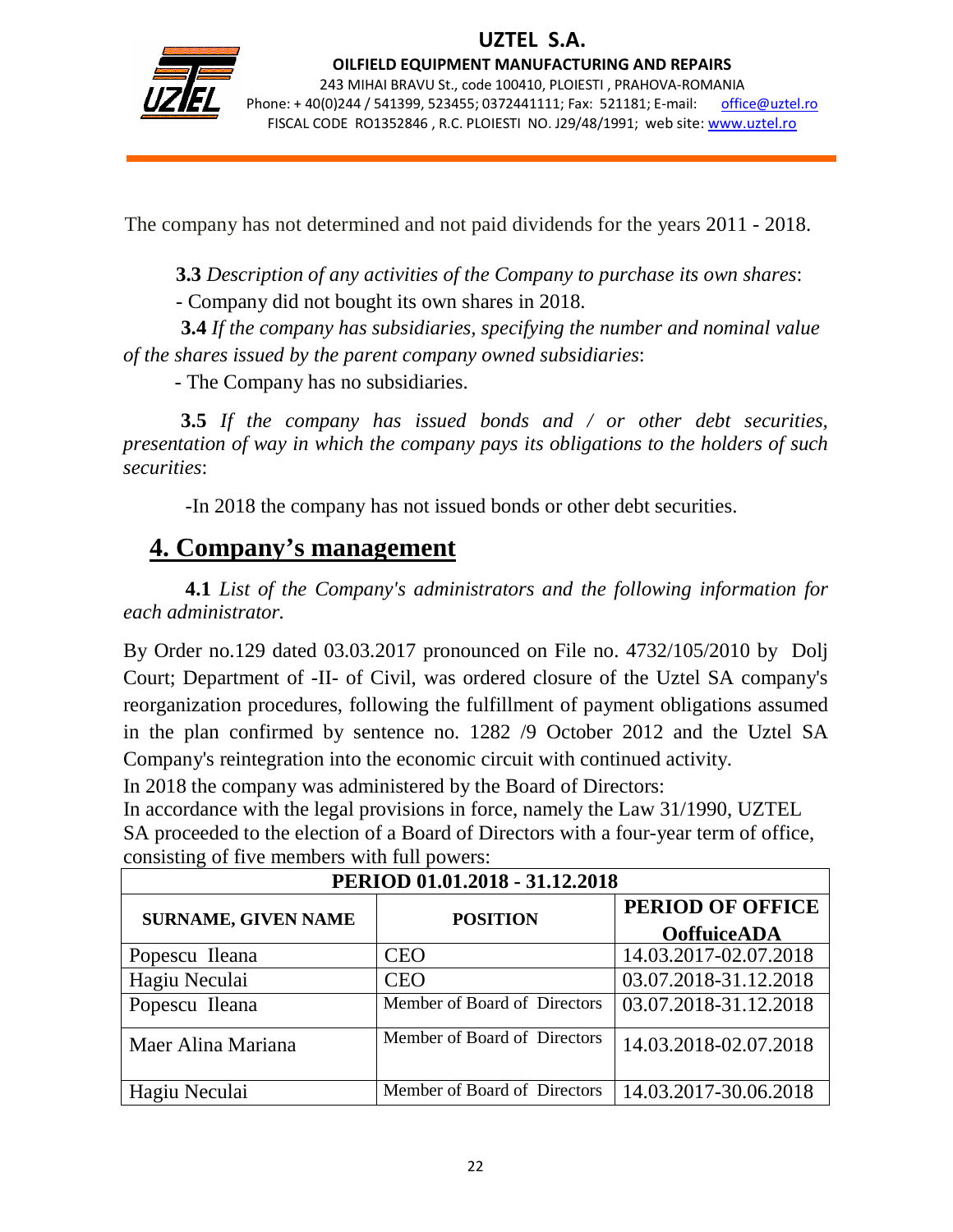

j

OILFIELD EQUIPMENT MANUFACTURING AND REPAIRS

243 MIHAI BRAVU St., code 100410, PLOIESTI , PRAHOVA-ROMANIA Phone: +40(0)244 / 541399, 523455; 0372441111; Fax: 521181; E-mail: office@uztel.ro FISCAL CODE RO1352846 , R.C. PLOIESTI NO. J29/48/1991; web site: www.uztel.ro

| Legal entity COMIS SRL       | Member of Board of Directors |                       |
|------------------------------|------------------------------|-----------------------|
| by conventional              |                              | 14.03.2017-02.07.2018 |
| representative Badea Florian |                              |                       |
| Gheorghiu Mihail Gabriel     | Member of Board of Directors | 24.04.2017-31.12.2018 |
| Serbaniuc Tudor              | Member of Board of Directors | 03.07.2018-31.12.2018 |
| <b>Stan Vasile Armis</b>     | Member of Board of Directors | 03.07.2018-31.12.2018 |

For the period 14.03.2018 - 31.12.2018 the total remunerations of the Board of Directors of the Company represented 2,21% of the salary fund.

## **4.2** *Presentation of the list of members of the executive management of the commercial company*

a) The executive management appointed by the Board of Directors for the year 2018 had the following composition:

**THE EXECUTIVE MANAGEMENT OF THE COMPANY** - during the period 01.01.2018 - 31.12.2018 registered the following component in exercising the managerial attributions:

| PERIOADA 01.01.2018 - 31.12.2018                                                                                 |                                                |                           |                                            |  |  |
|------------------------------------------------------------------------------------------------------------------|------------------------------------------------|---------------------------|--------------------------------------------|--|--|
| <b>PERIOD</b><br><b>PERIOD</b><br>PERIOD 01.01.2018 -<br>PERIOD 01.01.2018 -<br>$01.01.2018 -$<br>$01.01.2018 -$ |                                                |                           |                                            |  |  |
| 31.12.2018                                                                                                       | 31.12.2018                                     | 31.12.2018                | 31.12.2018                                 |  |  |
| Zidaru Ion                                                                                                       | <b>General Director</b>                        | 01.01.2018-<br>31.12.2018 | Mandate Contract t nr.<br>06/05.01.2018    |  |  |
| <b>Anghel George</b><br>Marinelo                                                                                 | Technical<br>Director                          | 01.01.2018-<br>31.12.2018 | Decision 170/<br>16.10.2017                |  |  |
| Gheorghiu Mihail<br>Gabriel                                                                                      | Commercial<br>Director                         | 01.01.2018-<br>31.12.2018 | Indiv. Labour Contract<br>238 / 31.01.2013 |  |  |
| Popescu Ileana                                                                                                   | Economic<br>Director                           | 01.01.2018-<br>31.12.2018 | Decision 592 /<br>30.11.2010               |  |  |
| Ristoiu Mariana                                                                                                  | <b>Manager Quality</b><br>Management<br>System | 10.04.2018-<br>31.12.2018 | Decision 64/05.04.2018                     |  |  |

For the period 01.01.2018 - 31.12.2018 total remuneration of the executive management of the Company accounted for a share of 7,29 % of wages fund.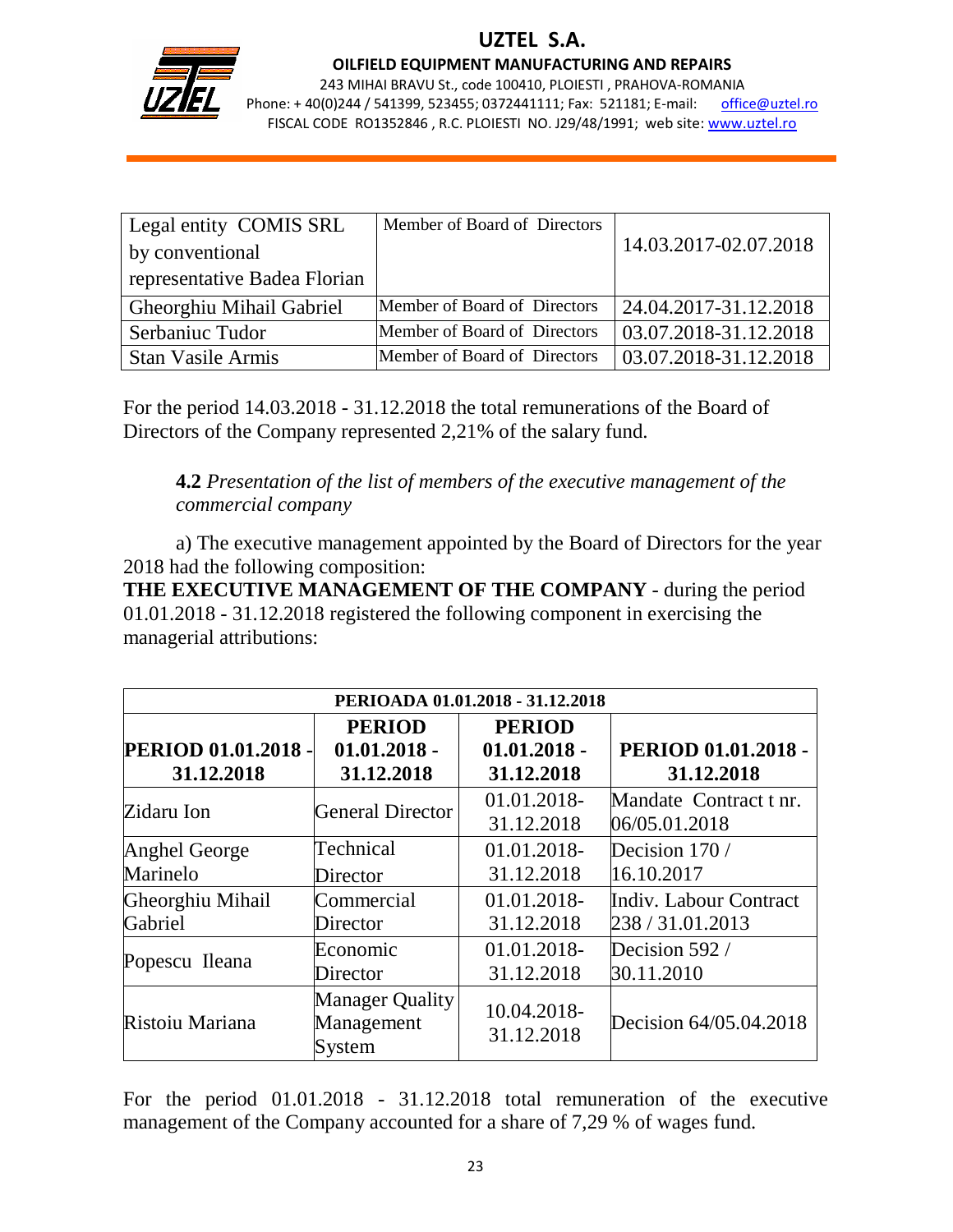

j

OILFIELD EQUIPMENT MANUFACTURING AND REPAIRS 243 MIHAI BRAVU St., code 100410, PLOIESTI , PRAHOVA-ROMANIA Phone: +40(0)244 / 541399, 523455; 0372441111; Fax: 521181; E-mail: office@uztel.ro FISCAL CODE RO1352846 , R.C. PLOIESTI NO. J29/48/1991; web site: www.uztel.ro

b) *Any agreement, understanding or family connection between the person and another and another person who caused that person is appointed member of the executive management:*

The Company did not found any such situations in financial year 2018 .

**c)** *Participation of executive management in company's share capital is as follows :*

| <b>SURNAME, GIVEN NAME-POSITION</b>                 | <b>Number of shared</b><br>owned |
|-----------------------------------------------------|----------------------------------|
| Zidaru Ion - General Director                       |                                  |
| Anghel George Marinelo – Technical Director         |                                  |
| Gheorghiu Mihail Gabriel – Commercial Director      |                                  |
| Popescu Ileana – Economic Director                  | l 22                             |
| Ristoiu Mariana - Manager Quality Management System |                                  |

**4.3** *The administrative and executive management of the company was not involved in the last five years in litigation related to the activity performed*.

#### Corporative governance

 Uztel will implement the recommendations contained in the Corporate Governance Code of the Bucharest Stock Exchange, which defines the principles and governance structures, aiming mainly shareholders rights and ensuring fair treatment. In this regard, the Board will draw up its own Rules of Organization and Operation, which is consistent with CGC principles, thus ensuring transparency and sustainable development of the company. Rules of organization and functioning will set while corresponding functions Board, powers and its responsibilities, so as to ensure the observance of interests of all shareholders of the company, and not least, equal access to them, but also the potential investors to relevant information about the company. In accordance with the recommendations provided in the GCC, in the company will establish strict rules for the internal handling and disclosure to third parties of documents with confidential and privileged information, paying particular importance to data and / or information that may influence the price of market securities issued by Uztel SA.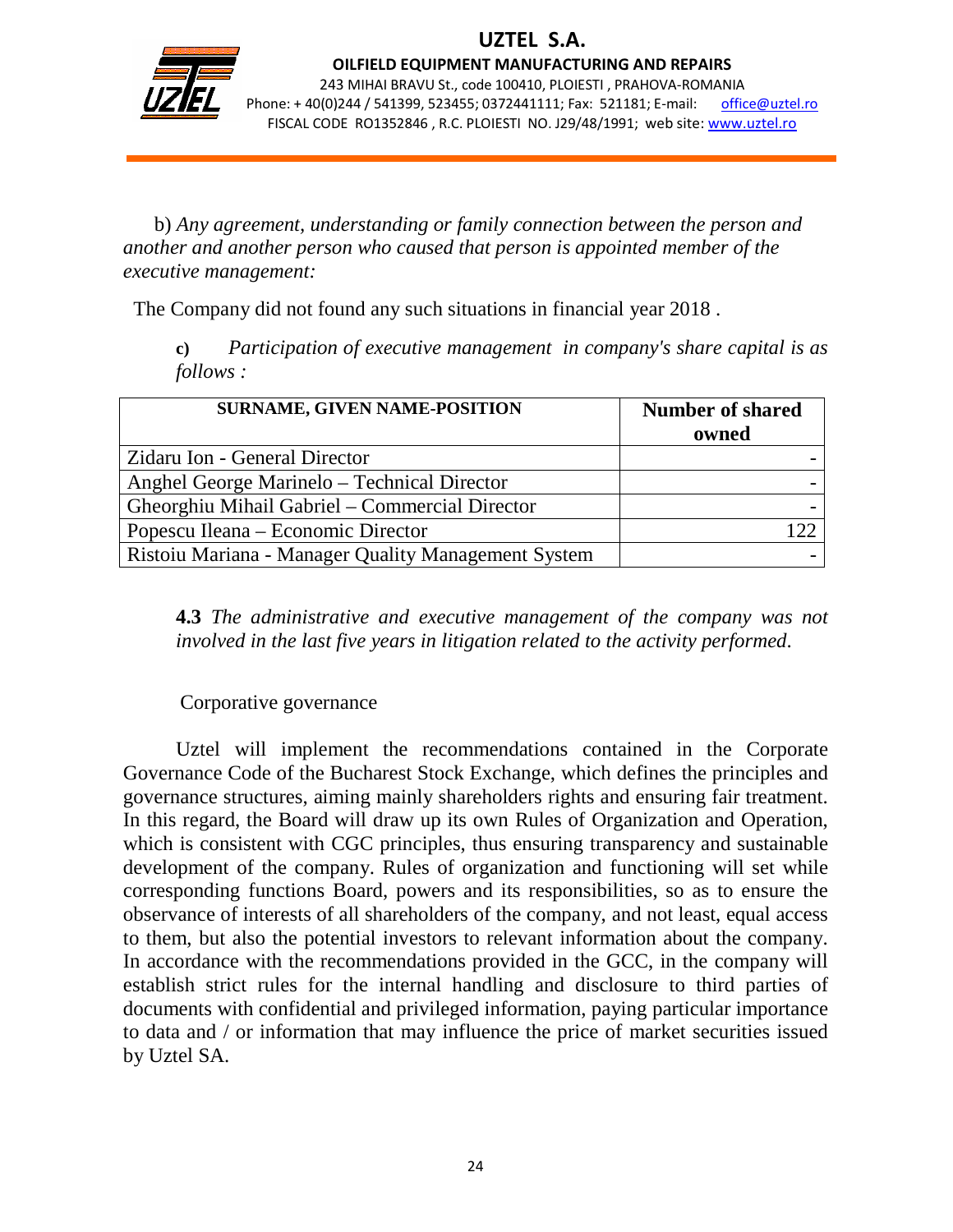

j

OILFIELD EQUIPMENT MANUFACTURING AND REPAIRS

243 MIHAI BRAVU St., code 100410, PLOIESTI , PRAHOVA-ROMANIA Phone: +40(0)244 / 541399, 523455; 0372441111; Fax: 521181; E-mail: office@uztel.ro FISCAL CODE RO1352846 , R.C. PLOIESTI NO. J29/48/1991; web site: www.uztel.ro

## **5. Finance -accounting statement**

a ) Elements of Financial Statement

a.1. The situation of assets items in 2018 compared to the years 2017 and 2016 is as follows:

|                                                 |            |            |             | lei         |
|-------------------------------------------------|------------|------------|-------------|-------------|
| assets                                          | 31.12.2018 | 31.12.2017 | 31.12.2016  | 31.12.2015  |
| Intangible assets                               | 27.175     | 73.781     | 109.617     | 54.973      |
| Tangible assets, of which:                      | 43.695.215 | 46.995.454 | 51.773.835  | 58.309.744  |
| Land and buildings                              | 31.946.854 | 34.280.920 | 37.709.342  | 42.563.845  |
| Plant and machinery                             | 9.084.357  | 10.101.313 | 10.900.435  | 12.930.406  |
| Other installations and<br>furniture            | 58.387     | 71.204     | 78.181      | 90.678      |
| Tangible assets in progress                     | 2.467.747  | 2.418.897  | 2.962.757   | 2.601.695   |
| Advance for acquisition of<br>intangible assets | 137.870    | 123.120    | 123.120     | 123.120     |
| <b>Total assets</b>                             | 43.722.390 | 47.069.235 | 51.883.452  | 58.364.717  |
| <b>Current assets of which:</b>                 | 51.603.852 | 49.294.264 | 53.774.626  | 67.274.973  |
| <b>Stocks</b>                                   | 36.287.530 | 33.811.683 | 37.903.801  | 42.145.939  |
| Receivables                                     | 13.983.352 | 13.707.148 | 14.621.400  | 17.766.065  |
| Cash                                            | 1.330.657  | 1.771.478  | 1.245.085   | 7.359.311   |
| Prepayments                                     | 2.313      | 3.955      | 4.340       | 3.658       |
| <b>Total assets</b>                             | 95.326.242 | 96.363.499 | 105.658.078 | 125.639.690 |

 Compared to 2017, there was a decrease of 1,08% of the total assets held by the company, compared to 2016 there was a decrease of 9,78%, and compared to 2015 a decrease by 24,13%.

 In nominal terms, total assets decreased in 2018 compared to 2017 from 96.363.499 lei at 31.12.2017 to 95.326.242 lei at 31.12.2018, on the account of:

 - the decrease of fixed assets by 7,11% and in nominal values from 47.069.235 lei at 31.12.2017 to 43.722.390 lei at 31.12.2018;

 - the increase of the current assets by 4,70%, and in nominal values from 49.294.264 lei at 31.12.2017 to 51.603.852 lei at 31.12.2018.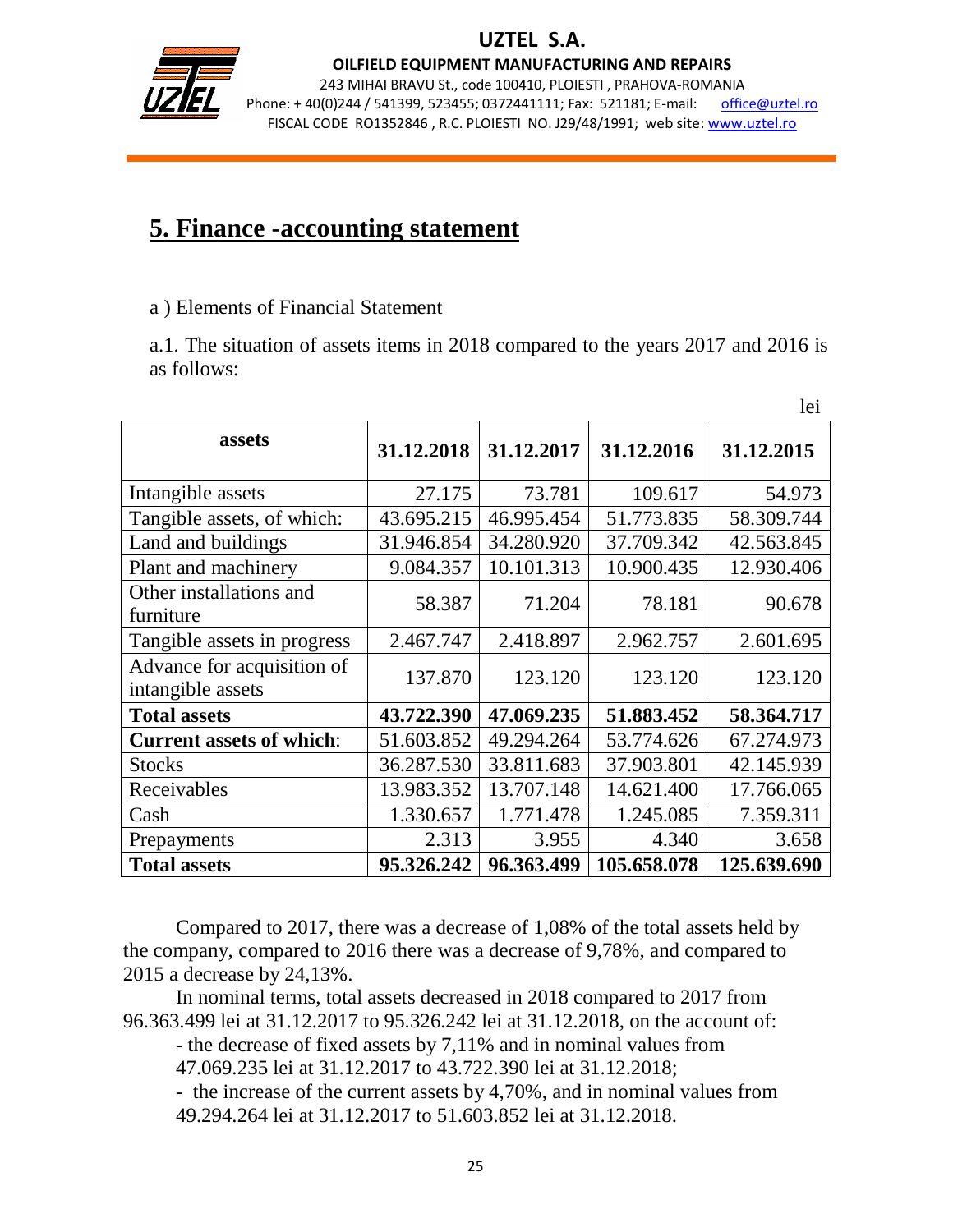

j

OILFIELD EQUIPMENT MANUFACTURING AND REPAIRS 243 MIHAI BRAVU St., code 100410, PLOIESTI , PRAHOVA-ROMANIA Phone: +40(0)244 / 541399, 523455; 0372441111; Fax: 521181; E-mail: office@uztel.ro FISCAL CODE RO1352846 , R.C. PLOIESTI NO. J29/48/1991; web site: www.uztel.ro

In nominal terms, total assets decreased in 2018 compared to 2016 from 105.658.078 lei at 31.12.2016 to 95.326.242 lei at 31.12.2018, on the account of:

 - the decrease of fixed assets by 15,73% and in nominal values from 51.883.452 lei at 31.12.2016 to 43.722.390 lei at 31.12.2018;

 - the decrease of the current assets by 4,04%, and in nominal values from 53.774.626 lei at 31.12.2016 to 51.603.852 lei at 31.12.2018.

 In nominal terms, total assets diminished in 2018 compared to 2015 from 125.639.690 lei at 31.12.2015 to 95.326.242 lei at 31.12.2018, on the account of: -decrease of fixed assets by 25,09% and in nominal values from 58.364.717 lei at 31.12.2015 to 43.722.390 lei at 31.12.2018;

 - the decrease of the current assets by 23.29%, and in nominal values from 67.274.973 lei at 31.12.2015 to 51.603.852 lei at 31.12.2018.

#### Customers

 Uztel SA regularly reviews the situation of internal, external and litigant claims. For the receivables of the internal clients existing in the balance at 31.12.2018 amounting to 2.730.439,88 lei there were no depreciation adjustments in the financial year 2018 because they are under strict monitoring regarding the terms of their collection.

 Also, these internal receivables are subject to periodic analysis to accurately highlight the fair value of the receivable.

 For the debts of the external clients existent in the balance at 31.12.2018 amounting to 3.095.596,88 lei there were no depreciation adjustments in the financial year 2018 because they are under strict monitoring regarding the terms of their collection.

 Also, these external receivables are subject to periodic review to accurately highlight the fair value of the receivable.

 For receivables of outstanding clients in the balance as at 31.12.2018 amounting to 3.855.939,37 lei were created adjustments for their depreciation in amount of 1.546.765,98 lei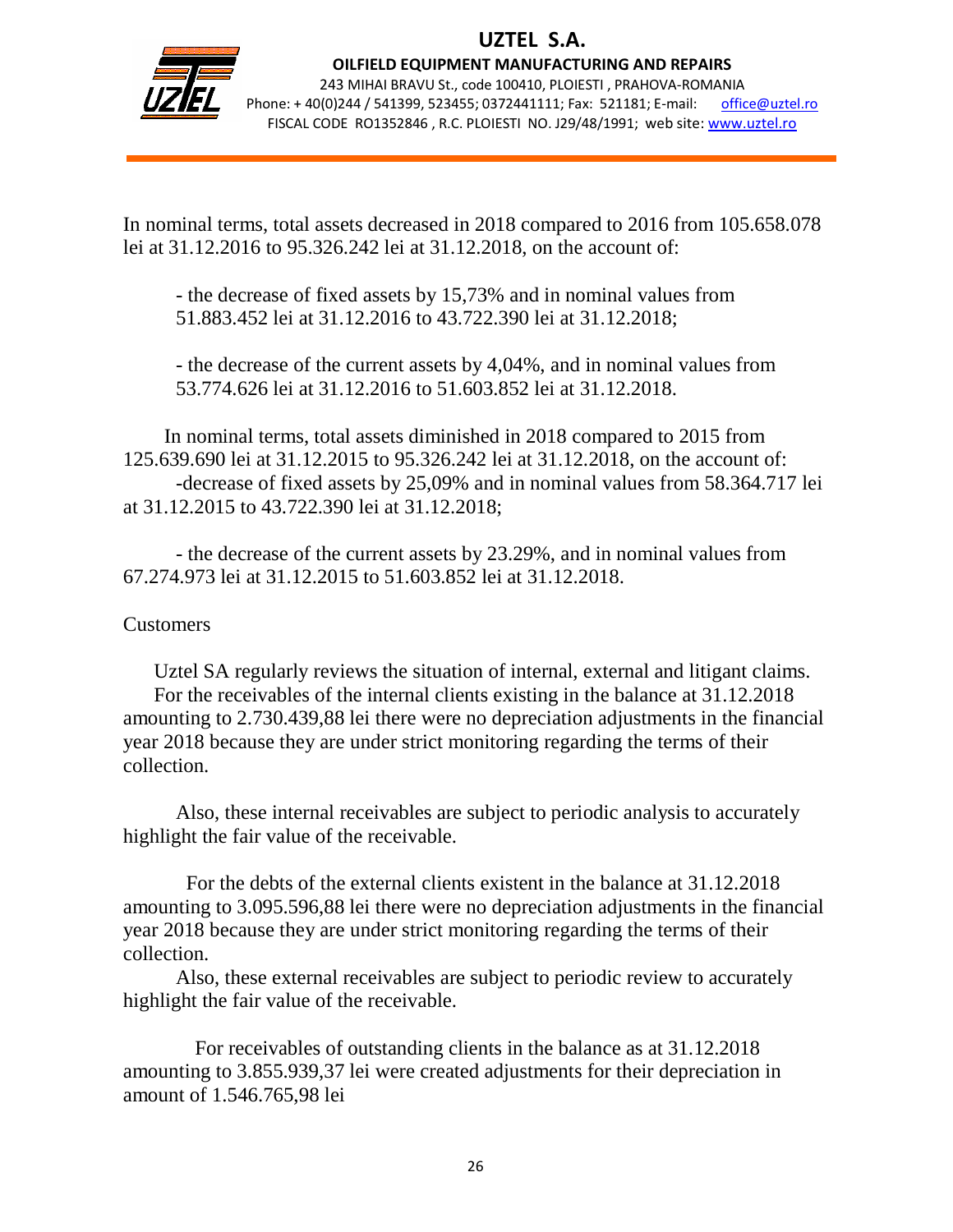

j

OILFIELD EQUIPMENT MANUFACTURING AND REPAIRS 243 MIHAI BRAVU St., code 100410, PLOIESTI , PRAHOVA-ROMANIA Phone: +40(0)244 / 541399, 523455; 0372441111; Fax: 521181; E-mail: office@uztel.ro FISCAL CODE RO1352846 , R.C. PLOIESTI NO. J29/48/1991; web site: www.uztel.ro

 These litigious claims are subject to the periodic review and review of their fair value based on the legal information in the cases pending before the courts and in the enforcement files.

 Uztel believes, based on professional reasoning, that the amounts registered in the client accounts are their fair value.

 Analytical activity, write-down receivables and depreciation adjustments are made periodically throughout the fiscal year to maintain a true and fair view of the current and future receivables of the company.

### **Stocks of raw materials, materials, semi-finished products and finished products**

On 31.12.2018 the Company did not provide adjustments for Stocks of raw materials, materials, semi-finished products and finished products a.2 *The situation of liabilities in 2018 compared to the years 2017, 2016 and 2015 is* 

 lei **Liabilities 31.12.2018 31.12.2017 31.12.2016 31.12.2015** Share capital 13.413.648 | 13.413.648 | 13.413.648 13.413.648 Adjustments of share Exquisiments of share  $\begin{vmatrix} 3.453.860 & 3.453.860 \end{vmatrix}$  3.453.860 3.453.860 Reserves 138.756.972 40.780.481 67.707.446 69.335.973 Retained earnings 7.112.169 3.686.242 (10.069.996) 7.952.819 Debt over a year  $\begin{array}{|c|c|c|c|c|c|c|c|c|} \hline 4.373.392 & 6.913.206 & 12.943.959 & 8.212.877 \hline \end{array}$ Provisions 248.054 253.413 246.213 250.638 Debts under one year 27.968.147 | 27.862.649 | 17.962.947 | 23.019.874

*as follows:* 

 Compared to 2017, there was a 1,08% decrease in the company's total liabilities in nominal values from 96.363.499 lei at 31.12.2017 to 95.326.242 lei at 31.12.2018;

**Total Liabilities 95.326.242 96.363.499 105.658.078 125.639.690**

 Compared to 2016, there was a 9,78% decrease in the company's total liabilities in nominal values from 105.658.078 lei at 31.12.2016 to 95.326.242 lei at 31.12.2018.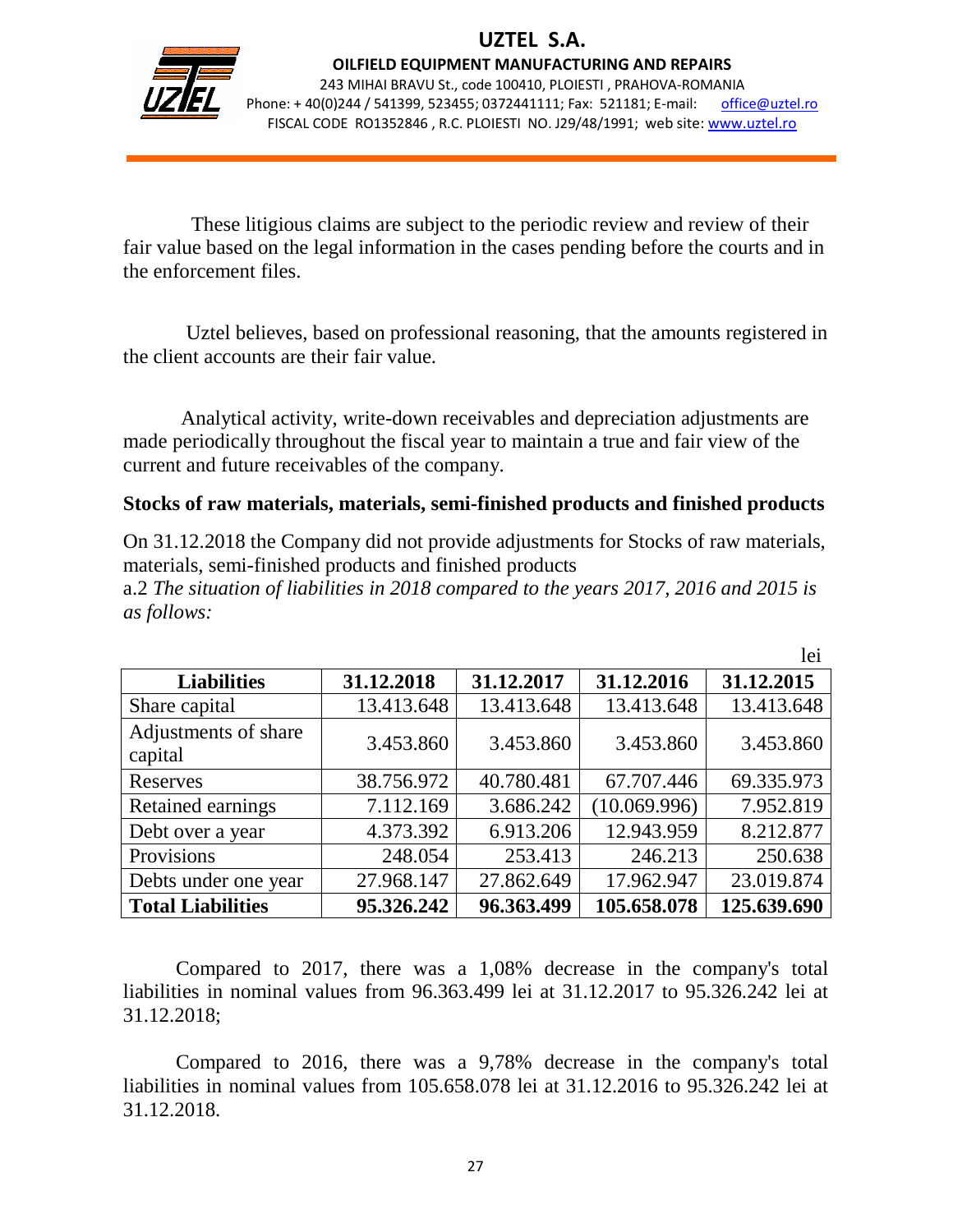

j

OILFIELD EQUIPMENT MANUFACTURING AND REPAIRS 243 MIHAI BRAVU St., code 100410, PLOIESTI , PRAHOVA-ROMANIA Phone: +40(0)244 / 541399, 523455; 0372441111; Fax: 521181; E-mail: office@uztel.ro FISCAL CODE RO1352846 , R.C. PLOIESTI NO. J29/48/1991; web site: www.uztel.ro

 Compared to 2015, there was a 24,13% decrease in the Company's total liabilities in nominal values from 125.639.690 lei at 31.12.2015 to 95.326.242 lei at 31.12.2018.

 The decrease in the percentage and value of the total liabilities held by the Company is due to the diminution of the revaluation reserves with the value of 2.062.703,43 lei through the capitalization of the revaluation surplus as the depreciation expenses recorded in the tax register, as follows:

 - the amount of 57.081,60 lei representing the surplus capitalization from the revaluation of the surface of 720 square meters of land sold in 2018;

 - the amount of 1.196.413,63 lei representing depreciation expense related to the revaluation surplus evidenced in the fiscal register at Trim I and II - 2018;

 - the amount of 809.208,20 lei representing depreciation expense related to the revaluation surplus highlighted in the tax register on Trim III and IV- 2018.

#### b) Global Outcome Statement

The structure of the overall result in 2018 compared to the years 2017, 2016 and 2015 is as follows:

|                              |            |              |              | lei         |
|------------------------------|------------|--------------|--------------|-------------|
| <b>Keys</b>                  | 31.12.2018 | 31.12.2017   | 31.12.2016   | 31.12.2015  |
| <b>Net turnover</b>          | 55.215.309 | 44.370.143   | 41.510.000   | 45.806.332  |
| Operational income           | 77.683.418 | 48.627.123   | 48.219.620   | 62.009.982  |
| Operational expense          | 76.554.078 | 61.584.908   | 67.156.019   | 64.018.331  |
| <b>Operation Result</b>      | 1.129.342  | (12.957.785) | (18.936.399) | (2.008.349) |
| Financial income             | 966.819    | 704.431      | 1.324.412    | 1.754.570   |
| Financial expenses           | 1.312.277  | 917.374      | 1.534.965    | 1.471.340   |
| <b>Net Financial Result</b>  | (345.458)  | (212.943)    | (210.553)    | 283.230     |
| Total income                 | 78.650.237 | 49.331.554   | 49.544.032   | 63.764.552  |
| Total expenses               | 77.866.355 | 62.502.282   | 68.690.984   | 65.489.671  |
| <b>Result before tax</b>     | 783.882    | (13.170.728) | (19.146.952) | (1.725.119) |
| Income tax                   |            |              |              | 312.177     |
| <b>Global related result</b> | 783.882    | (13.170.728) | (19.146.951) | (2.037.296) |

 **Turnover** as of 31.12.2018 as compared to 31.12.2017 increased by 24,44% in nominal values from 44.370.143 lei at 31.12.2017 to 55.215.309 lei at 31.12.2018. Compared to 31.12.2016 the turnover registered an increase of 33,02%, in nominal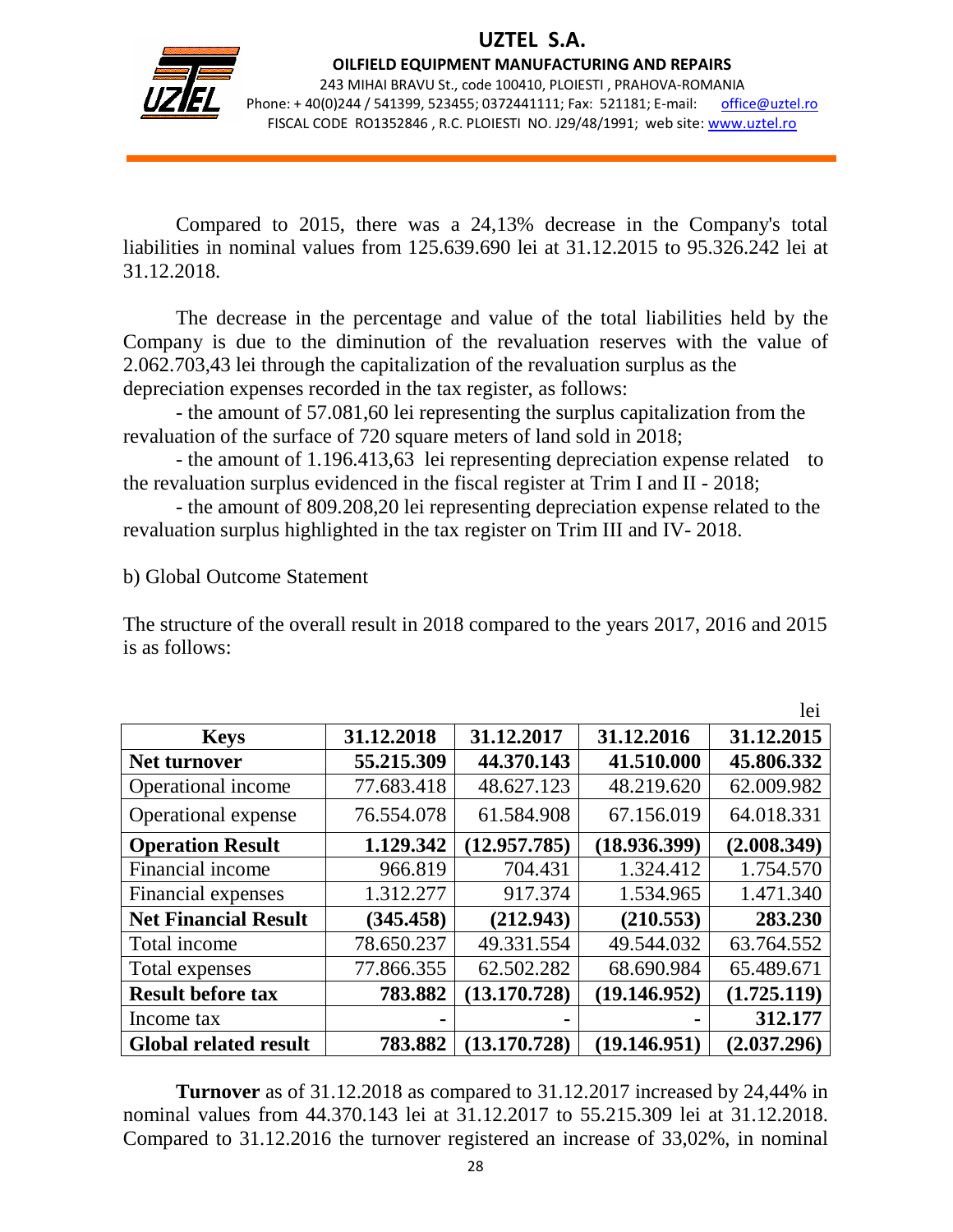

j

OILFIELD EQUIPMENT MANUFACTURING AND REPAIRS 243 MIHAI BRAVU St., code 100410, PLOIESTI , PRAHOVA-ROMANIA Phone: +40(0)244 / 541399, 523455; 0372441111; Fax: 521181; E-mail: office@uztel.ro FISCAL CODE RO1352846 , R.C. PLOIESTI NO. J29/48/1991; web site: www.uztel.ro

values from 41.510.000 lei at 31.12.2016 to 55.215.309 lei at 31.12.2018 and compared to 31.12.2015 registered a an increase of 20,54%, in nominal values from 45.806.332 lei at 31.12.2015 to 55.215.309 lei at 31.12.2018.

 Turnover expresses the volume of revenue earned by the company on the basis of the business operations performed in the reference year 2018. The turnover includes: sales of manufactured products, works and services, rents and other income.

**Operating revenues** registered an increase of 59,75% in 2018 compared to 2017, ie in nominal values from 48.627.123 lei at 31.12.2017 to 77.683.418 lei at 31.12.2018, on the account of:

 - increase of the production sold from 44.114.519 lei at 31.12.2017 to 59.143.320 lei at 31.12.2018, a percentage increase of 34,07%;

− the increase of the incomes related to the cost of the stock of products from 3.828.029 lei at 31.12.2017 to 16.936.267 lei at 31.12.2018, a significant percentage increase;

− the increase of the revenues from the production of intangible and tangible assets from 59.755 lei to 31.12.2017 to 60.635 lei at 31.12.2018, a percentage increase of 1,47%;

− the increase of other operating revenues from 369.196 lei at 31.12.2017 to 1.471.207 lei at 31.12.2018, a significant percentage increase.

Compared to 31.12.2016, the operating revenues registered an increase of 61,10%, ie in nominal values from 48.219.620 lei at 31.12.2016 to 77.683.418 lei at 31.12.2018, on the account of:

 - increase of the production sold from 41.496.082 lei at 31.12.2016 to 59.143.320 lei at 31.12.2018, a percentage increase of 42,53%;

− the increase of revenues related to the cost of product stocks from 5.577.215 lei at 31.12.2016 to 16.936.267 lei at 31.12.2018, a significant percentage increase;

− the decrease of the revenues from the production of intangible and tangible assets from 309.972 lei to 31.12.2016 lei to 60.635 lei at 31.12.2018, a percentage decrease of 80,44%;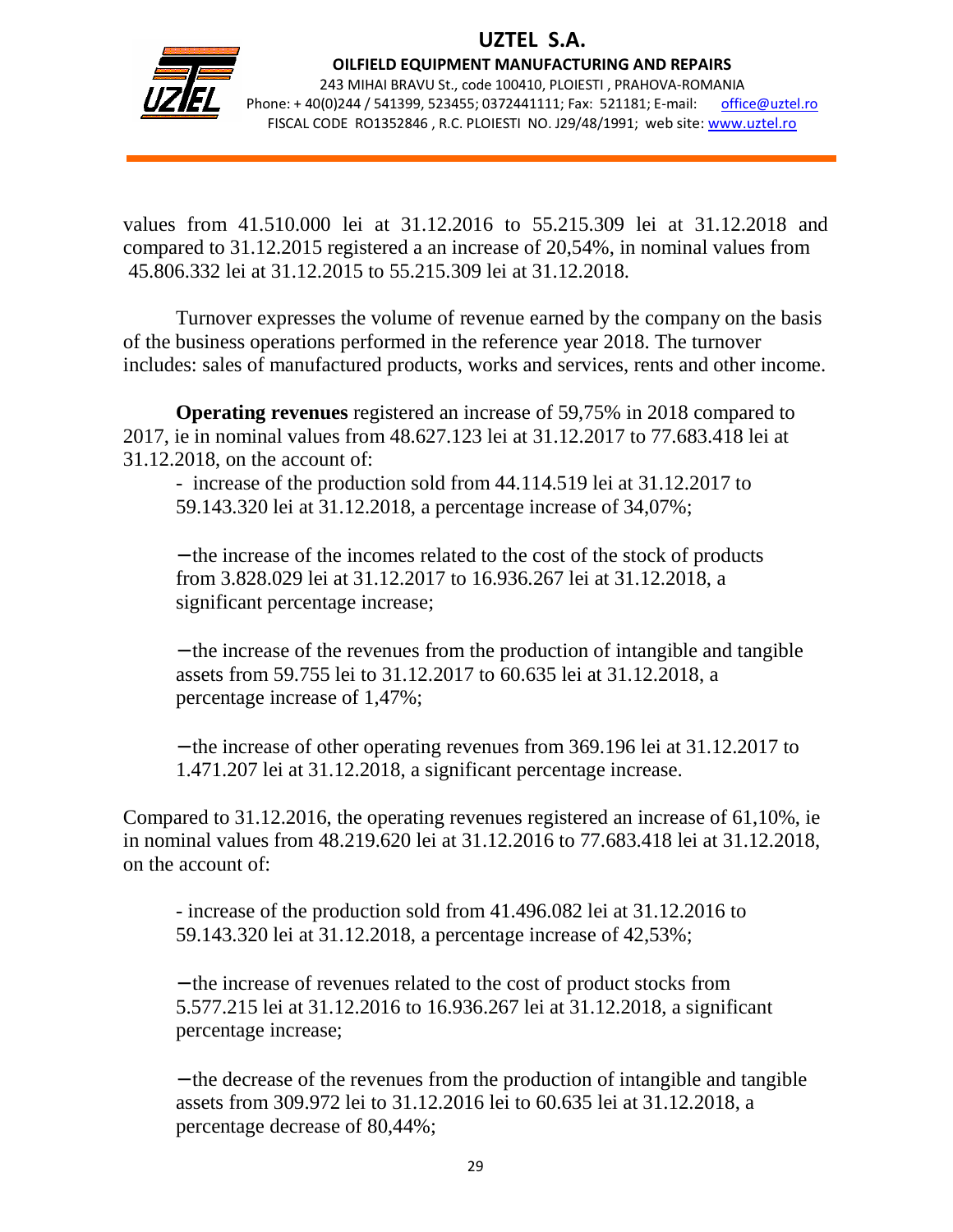

j

OILFIELD EQUIPMENT MANUFACTURING AND REPAIRS 243 MIHAI BRAVU St., code 100410, PLOIESTI , PRAHOVA-ROMANIA Phone: +40(0)244 / 541399, 523455; 0372441111; Fax: 521181; E-mail: office@uztel.ro FISCAL CODE RO1352846 , R.C. PLOIESTI NO. J29/48/1991; web site: www.uztel.ro

 -increase of other operating income from 822.433 lei at 31.12.2016 to 1.471.207 lei at 31.12.2018, a percentage increase of 78,88%.

Compared to 31.12.2015, the operational revenues registered an increase of 25,28%, ie in nominal values from 62.009.982 lei at 31.12.2015 to 77.683.418 lei at 31.12.2018, on the account of:

 - increase of the production sold from 45.739.475 lei at 31.12.2015 to 59.143.320 lei at 31.12.2018, a percentage increase of 29,30%;

− the increase of the incomes related to the cost of the stock of products from 15.164.297 lei at 31.12.2015 to 16.936.267 lei at 31.12.2018, a percentage increase of 11,69%;

− decrease of the revenues from the production of intangible and tangible assets from 278.865 lei to 31.12.2015 lei to 60.635 lei at 31.12.2018, a percentage decrease of 78,26%;

− the increase of other operating revenues from 760.488 lei at 31.12.2015 to 1.471.207 lei at 31.12.2018, a percentage increase of 93,45%.

**Operating expenses** - recorded an increase of 24,31% at 31.12.2018 as compared to 31.12.2017, in nominal values from 61.584.908 lei at 31.12.2017 to 76.554.078 lei at 31.12.2018, on the account of:

 - the increase of expenditures on raw materials, consumables, goods and utilities from 28.044.533 lei at 31.12.2017 to 41.130.415 lei at 31.12.2018, a percentage increase of 46,66%;

− increase of other expenses representing external benefits, taxes and taxes from 6.099.262 lei at 31.12.2017 to 7.631.832 lei at 31.12.2018, a percentage increase of 25,13%;

− the increase of the personnel expenses from 21.071.290 lei at 31.12.2017 to 23.957.522 lei at 31.12.2018, a percentage increase of 13,70%.

 Compared to 31.12.2016, operating expenses increased by 13,99%, in nominal values from 67.156.019 lei at 31.12.2016 to 76.554.078 lei at 31.12.2018, on the account of: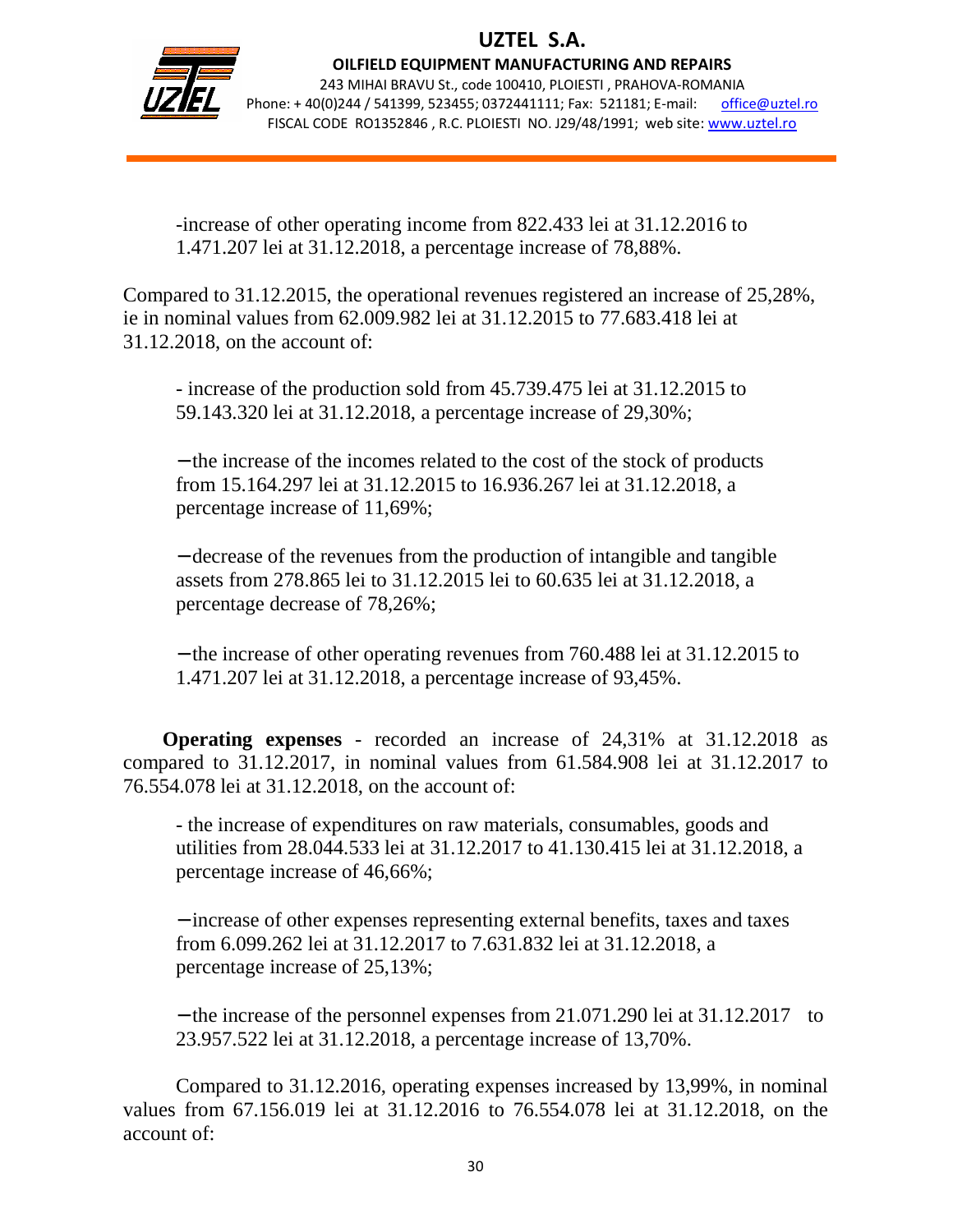

j

OILFIELD EQUIPMENT MANUFACTURING AND REPAIRS 243 MIHAI BRAVU St., code 100410, PLOIESTI , PRAHOVA-ROMANIA Phone: +40(0)244 / 541399, 523455; 0372441111; Fax: 521181; E-mail: office@uztel.ro FISCAL CODE RO1352846 , R.C. PLOIESTI NO. J29/48/1991; web site: www.uztel.ro

 - the increase of the expenditures of raw materials, consumables, goods and utilities from 30.070.705 lei at 31.12.2016 to 41.130.415 lei at 31.12.2018, ie a percentage increase of 36,78%;

− the increase of other expenses representing external services, taxes and taxes from 7.224.052 lei at 31.12.2016 to 7.631.832 lei at 31.12.2018, a percentage increase of 5,64%;

 - the increase of personnel expenses from 18.075.656 lei at 31.12.2016 to 23.957.522 lei at 31.12.2018, a percentage increase of 32,54%.

 Compared to 31.12.2015, operating expenses increased by 19,58%, in nominal values from 64.018.331 lei at 31.12.2015 to 76.554.078 lei at 31.12.2018, on the account of:

 -the increase of expenditures on raw materials, consumables, goods and utilities from 30.430.434 lei at 31.12.2015 to 41.130.415 lei at 31.12.2018, ie a percentage increase of 35,16%;

− increase of other expenses representing external benefits, taxes and taxes from 6.404.463 lei at 31.12.2015 to 7.631.832 lei at 31.12.2018, a percentage increase of 19,16%;

−the increase of personnel expenses from 19.738.549 lei at 31.12.2015 to 23.957.522 lei at 31.12.2018, a percentage increase of 21,37%.

 The increase in operating expenses was mainly influenced by the increase in the volume of purchases of raw materials, materials and utilities necessary for the realization of the contracted production.

 **Result of the operating activities**, as at 31.12.2018, as compared to 31.12.2017, there was an increase in nominal value from (12.957.785) lei at 31.12.2017 to +1.129.342 lei at 31.12.2018. Compared to 31.12.2016, the result of operating activities registered an increase, in nominal values from (18.936.399) lei at 31.12.2016 to +1.129.341 lei at 31.12.2018, and compared to 31.12.2015 registered an increase from (2.008.349) lei at 31.12.2015 to +1.129.342 lei at 31.12.2018.

**Financial revenues** recorded an increase of 37,24% at 31.12.2018 compared to 31.12.2017, ie in nominal values from 704.431 lei at 31.12.2017 to 966.819 lei at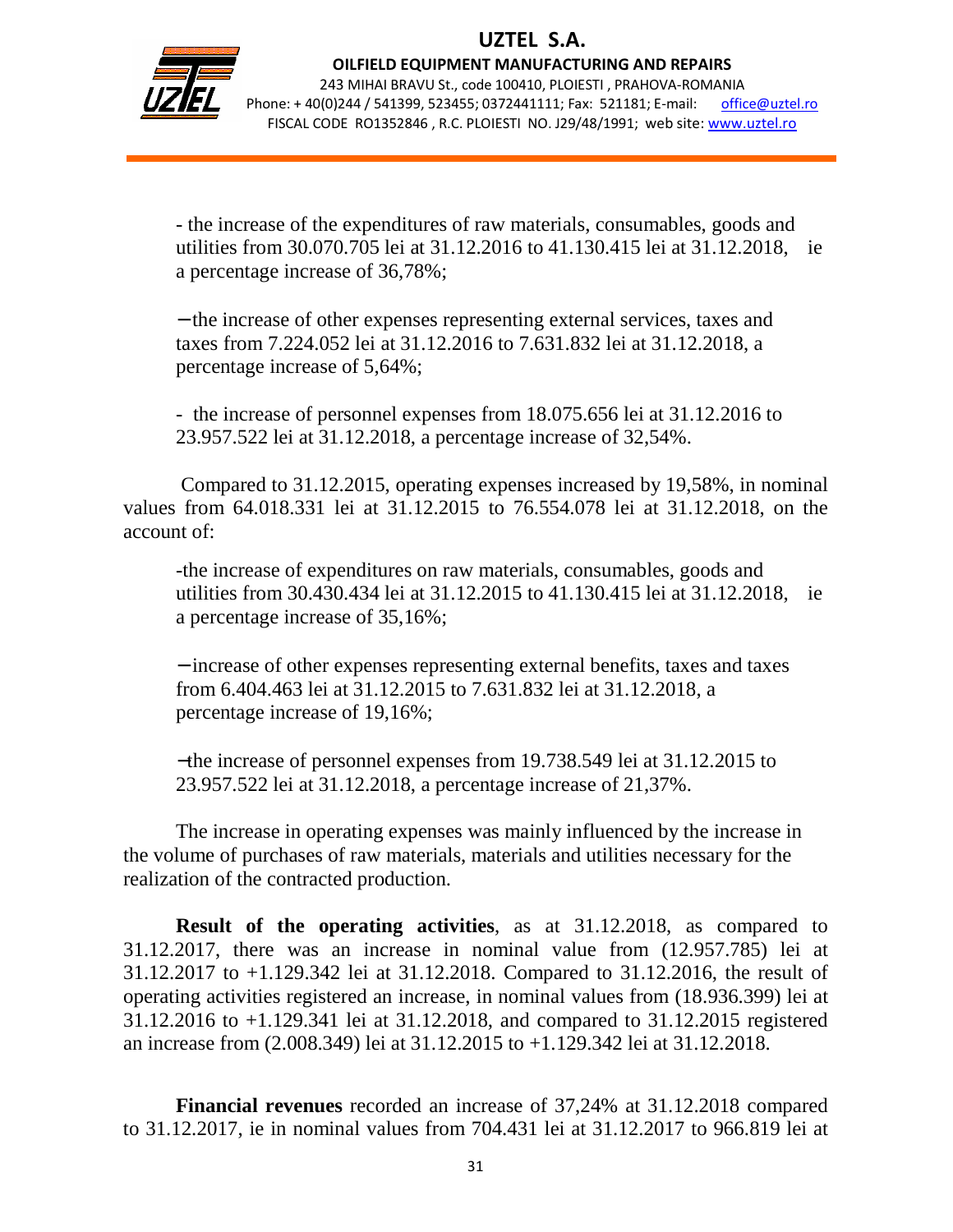

j

OILFIELD EQUIPMENT MANUFACTURING AND REPAIRS 243 MIHAI BRAVU St., code 100410, PLOIESTI , PRAHOVA-ROMANIA Phone: +40(0)244 / 541399, 523455; 0372441111; Fax: 521181; E-mail: office@uztel.ro FISCAL CODE RO1352846 , R.C. PLOIESTI NO. J29/48/1991; web site: www.uztel.ro

31.12.2018. Compared to 31.12.2016, the financial revenues recorded a decrease by 27,00%, ie in nominal values from 1.324.412 lei at 31.12.2016 to 966.819 lei at 31.12.2018, and compared to 31.12.2015 registered a decrease with 44,90%, ie in nominal values from 1.754.570 lei at 31.12.2015 to 966.819 lei at 31.12.2018.

 **Financial expenses** recorded an increase of 43,05% on 31.12.2018 as compared to 31.12.2017, in nominal values from 917.374 lei at 31.12.2017 to 1.312.277 lei at 31.12.2018. Compared to 31.12.2016, financial expenditures recorded a decrease of 14,51% in nominal values from 1.534.965 lei at 31.12.2016 to 1.312.277 lei at 31.12.2018 and compared to 2015 they registered a decrease with 10,81%, in nominal values from 1.471.340 lei at 31.12.2015 to 1.312.278 lei at 31.12.2018.

 The increase / decrease of the financial expenses was based on the exchange rate fluctuations, the appreciation / depreciation of the national currency against the euro and dollar currency and the amount of the trade receivables in the invoices and receivables.

**The net financial result** recorded a loss of (345.458) lei as at 31.12.2018, as at 31.12.2017 the company recorded a loss of (212.943) lei. On 31.12.2016 the company recorded a net financial loss of (210.553) lei, and on 31.12.2015 a profit of 283.230 lei.

**Total revenues** recorded an increase of 59,43% at 31.12.2018 compared to 31.12.2017, ie in nominal values from 49.331.554 lei at 31.12.2017 to 78.650.237 lei at 31.12.2018. Compared to 31.12.2016, total revenues increased by 58,75% in nominal values from 49.544.032 lei at 31.12.2016 to 78.650.237 lei at 31.12.2018 and compared to 31.12.2015, the total revenues increased with 23,34%, in nominal values from 63.764.552 lei at 31.12.2015 to 78.650.237 lei at 31.12.2018.

**Total expenditures** recorded an increase of 24,58% at 31.12.2018 as compared to 31.12.2017, in nominal values from 62.502.282 lei at 31.12.2017 to 77.866.355 lei at 31.12.2018. Compared to 31.12.2016, total expenditures increased by 13,36% in nominal values from 68.690.984 lei at 31.12.2016 to 77.866.355 lei at 31.12.2018, and compared to 31.12.2015, the total expenses increased with 20,74%, in nominal values from 65.489.671 lei at 31.12.2015 to 77.866.355 lei at 31.12.2018.

**The earnings before tax** amounted to 31.12.2018 compared to 31.12.2017 a nominal value increase from (13.170.728) lei at 31.12.2017 to +783.882 lei at 31.12.2018. Compared to 31.12.2016, the earnings before tax recorded an increase in nominal value from (19.146.952) MDL on December 31, 2016 to + 783.882 lei at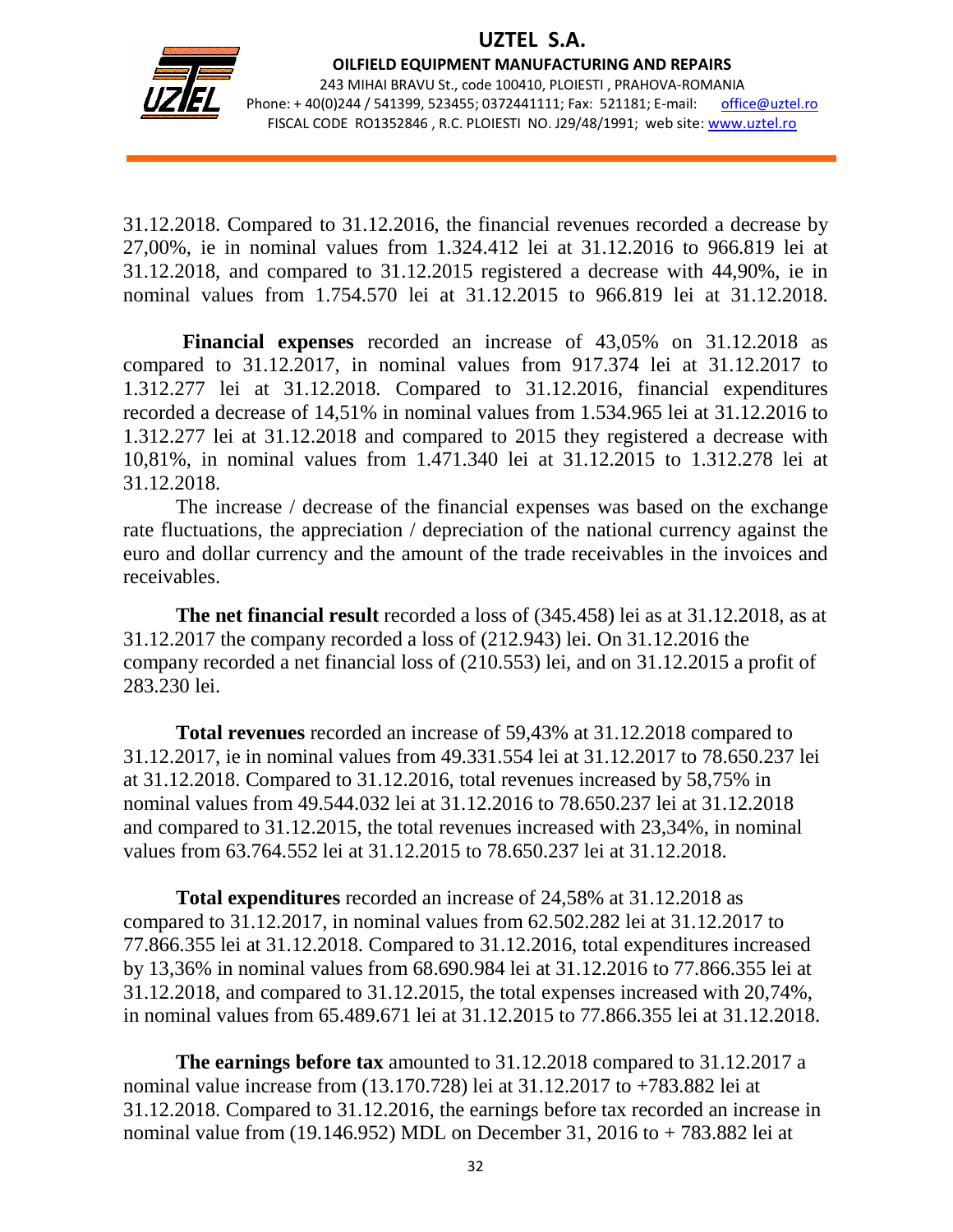

j

OILFIELD EQUIPMENT MANUFACTURING AND REPAIRS 243 MIHAI BRAVU St., code 100410, PLOIESTI , PRAHOVA-ROMANIA Phone: +40(0)244 / 541399, 523455; 0372441111; Fax: 521181; E-mail: office@uztel.ro FISCAL CODE RO1352846 , R.C. PLOIESTI NO. J29/48/1991; web site: www.uztel.ro

31.12.2018 and compared to 31.12.2015 recorded an increase, in nominal values from (1.725.119) lei at 31.12.2015 to +783.882 lei at 31.12.2018. The overall result for the period recorded on 31.12.2018 compared to 31.12.2017 an increase in nominal values from (13.170.728) lei at 31.12.2017 to +783.882 lei at 31.12.2018. Compared to 31.12.2016, the overall result of the period recorded an increase in nominal values from (19.146.952) MDL on 31.12.2016 to +783.882 lei at 31.12.2018 and compared to 31.12.2015 recorded an increase, in nominal values from (2.037.296) lei at 31.12.2015 to +783.882 lei at 31.12.2018.

| <b>Economic - financial indicators</b>                                   | 31.12.2018 | 31.12.2017 | 31.12.2016 | 31.12.2015 |
|--------------------------------------------------------------------------|------------|------------|------------|------------|
| <b>Current liquidity</b> – Current Assets<br>/ Current Liabilities       | 1,85       | 1,77       | 2,99       | 2,92       |
| <b>Indebtness</b> – Borrowed capital /<br>Equity $*100$                  | 7,75%      | 12,23%     | 11,48%     | 5,06%      |
| Rotation speed debts – clients –<br>Receivables / Turnover * 365<br>days | 86 zile    | $112$ zile | $129$ zile | $141$ zile |
| Rotation speed of fixed assets –<br>Turnover / Fixed Assets              | 1,35       | 0.94       | 0.80       | 0.78       |

**Current liquidity** - provide the guarantee to cover current liabilities from current assets, accepted value is about 2.

**Indebtedness** - Expresses credit risk management effectiveness. The lower the value resulting from the calculation of indebtedness ratio, the smaller risk associated and less sensitive with changing interest rates.

**Rotation speed debts – clients** - Express effectiveness of the company in collecting its receivables, namely the number of days until the debtors pay their debt to society. The average number of days in which the company claims back in 2017 was 86 days.

**Rotation speed of fixed assets** - Express effectiveness of business assets by examining the turnover generated by a certain amount of assets. The value obtained was 1,35 expresses assets management effectiveness by achieving a turnover of 59.215.309 lei generated by an amount of fixed assets worth 43.722.390 lei.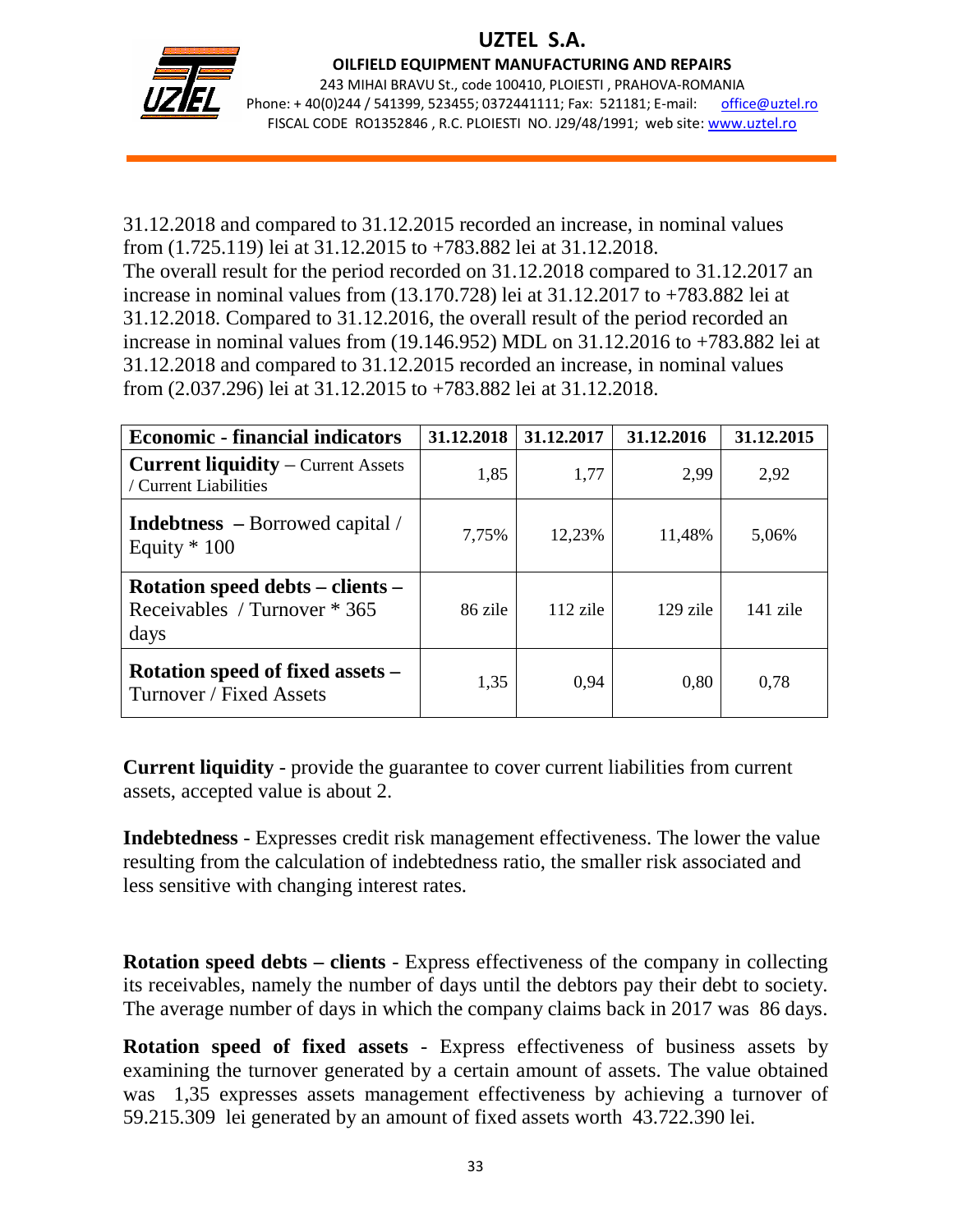

j

#### OILFIELD EQUIPMENT MANUFACTURING AND REPAIRS

243 MIHAI BRAVU St., code 100410, PLOIESTI , PRAHOVA-ROMANIA Phone: +40(0)244 / 541399, 523455; 0372441111; Fax: 521181; E-mail: office@uztel.ro FISCAL CODE RO1352846 , R.C. PLOIESTI NO. J29/48/1991; web site: www.uztel.ro

## c) Cash-flow :

The cash flow situation at 31 December 2018 as compared to 31 December 2017, 31 December 2016 and 31 December 2015 is as follows:

|                                                                       | 31-December | 31-December  | 31-December  | 31-<br><b>December</b> |
|-----------------------------------------------------------------------|-------------|--------------|--------------|------------------------|
|                                                                       | 2018        | 2017         | 2016         | 2015                   |
|                                                                       | lei         | lei          | lei          | lei                    |
| Net profit for the year                                               | 783.882     | (13.170.728) | (19.146.952) | (2.037.296)            |
| Income tax expenses                                                   |             |              |              | 312.177                |
| Long term asset depreciation /impairment                              | 3.504.520   | 4.743.779    | 6.057.829    | 7.043.308              |
| Expenses with disposed assets                                         | 104.601     | 294.100      |              |                        |
| Net profit for the year                                               | (70.493)    | (98.578)     |              |                        |
| Provisions for customers                                              |             | (816.190)    | (730.576)    | (4.124.629)            |
| Income / (expenses) related to value<br>adjustments on current assets |             | 1.104.659    | 6.779.810    |                        |
| Provisions for inventory                                              |             |              |              | (2.669.738)            |
| Interest expense                                                      | (371.361)   | (240.349)    | (112.593)    | (176.486)              |
| Interest income                                                       | 4.435       | 6.316        | 71.198       | 258.873                |
| Gain / loss from exchange rate                                        | 20.470      | 20.234       | 278.002      | 198.820                |
| Movements in working capital                                          | 3.192.172   | 5.013.971    | 12.343.670   | 842.324                |
| Increase / (decrease) in trade receivables                            | (276.205)   | 2.461.019    | 3.144.665    | 4.866.322              |
| Increase /(decrease) in other current<br>assets                       | 1.642       | 385          | (682)        | (342)                  |
| Increase / (decrease) in inventories                                  | (2.475.847) | 4.092.118    | 4.242.138    | 4.164.653              |
| Increase / (decrease) in debts payables                               | (652.153)   | 6.289.074    | 918.711      | 858.206                |
| Increase / (decrease) other liabilities                               | 1.554.184   | (2.412.926)  | (1.248.979)  | (10.576.377            |
| Cash used in operating activities                                     | (1.843.379) | 10.429.670   | 7.055.853    | (687.538)              |
| Interest paid                                                         |             |              | (17.857)     | (194.348)              |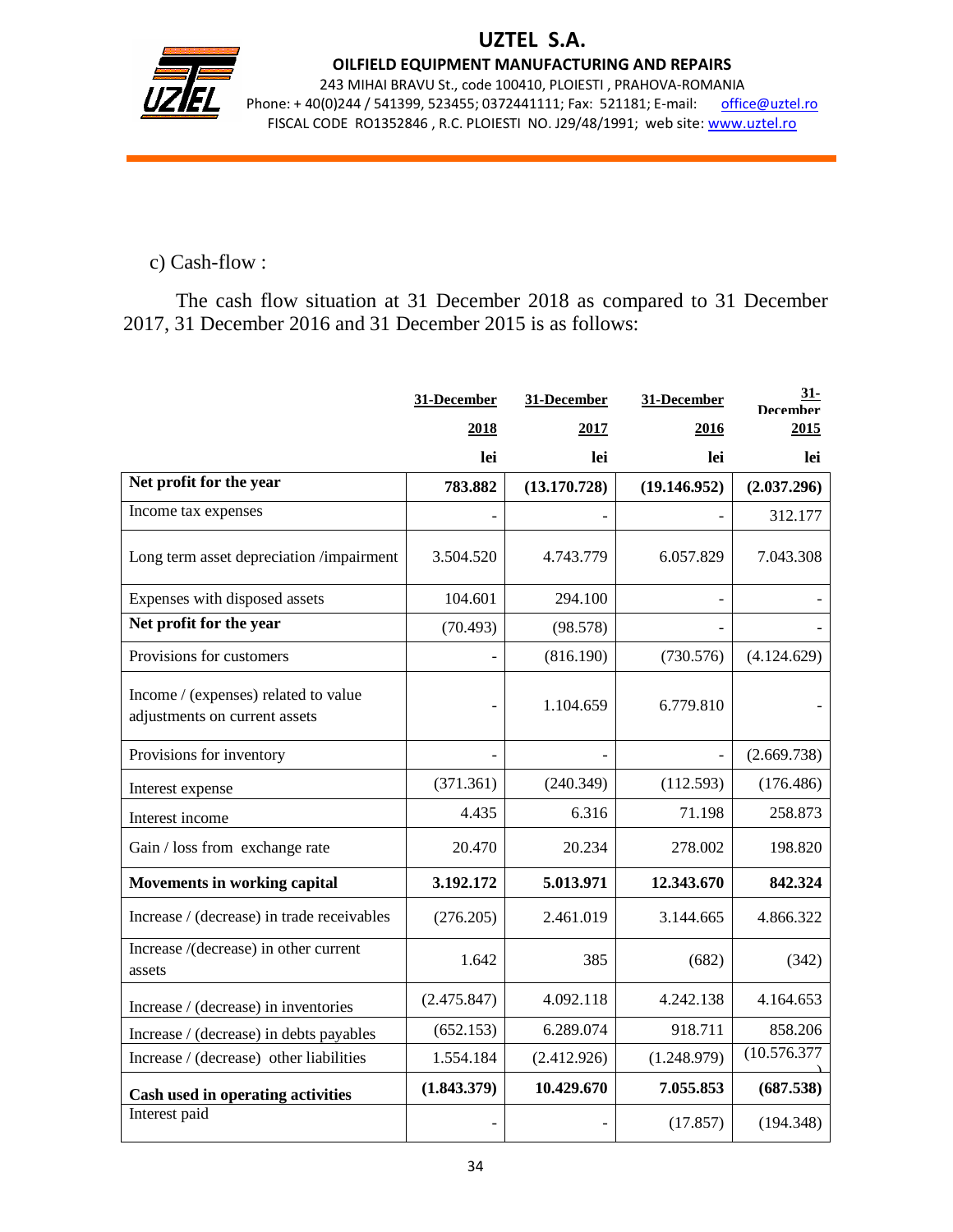

## UZTEL S.A.

#### OILFIELD EQUIPMENT MANUFACTURING AND REPAIRS

243 MIHAI BRAVU St., code 100410, PLOIESTI , PRAHOVA-ROMANIA Phone: +40(0)244 / 541399, 523455; 0372441111; Fax: 521181; E-mail: office@uztel.ro FISCAL CODE RO1352846 , R.C. PLOIESTI NO. J29/48/1991; web site: www.uztel.ro

| <b>Cash generated from operating</b><br>activities      | (371.361)   | (240.349)   | (112.593)   | (176.486)   |
|---------------------------------------------------------|-------------|-------------|-------------|-------------|
| Net cash from investment activities                     | 1.756.314   | 2.032.564   | 122.120     | (2.253.343) |
| Cash payment for acquisition of land and<br>assets      | (276.235)   | (99.181)    | (1.425.341) | (2.304.511) |
| Net cash from financing activities                      | (276.235)   | (99.181)    | (1.425.341) | (2.304.511) |
| Cash repayments of borrowings                           | (1.920.900) | (1.406.990) | (4.811.005) | (2.757.350) |
| Dividends paid                                          | (1.873.126) | (1.404.845) | (4.772.776) | (2.755.871) |
| Increase / decrease in net cash and<br>cash equivalents | (47.774)    | (2.145)     | (38.229)    | (1479)      |
| Cash repayments of borrowings                           | (440.821)   | 526.393     | (6.114.226) | (7.315.203) |
| Cash and cash equivalents at the<br>begining of period  | 1.771.478   | 1.245.085   | 7.359.311   | 14.674.514  |
| Cash and cash equivalents at the end<br>of period       | 1.330.657   | 1.771.478   | 1.245.085   | 7.359.311   |
| Net increase/decrease in cash and cash<br>equivalents   | (440.821)   | 526.393     | (6.114.226) | (7.315.203) |

In 2018 cash and cash equivalents decreased by 2017 with 967.214 lei, as a result of:

 - The decrease in cash generated by operating activity by 276.250 lei, from + 2.032.564 lei at 31.12.2017 to +1.756.314 lei at 31.12.2018;

 - The decrease of the net cash from the investment activity by 177.054 lei, from (99.181) lei to 31.12.2017 to (276.235) lei at 31.12.2018;

 - The decrease of net cash from financing activity by 513.910 lei, from (1.406.990) lei at 31.12.2017 to (1.920.900) lei at 31.12.2018.

 In 2018 the cash and cash equivalents decreased as compared to 2016 by 5.673.405 lei, due to:

 - Increase in cash generated from operating activity by 1.634.194 lei, from + 122.120 lei to 31.12.2016 to + 1.756.314 lei at 31.12.2018;